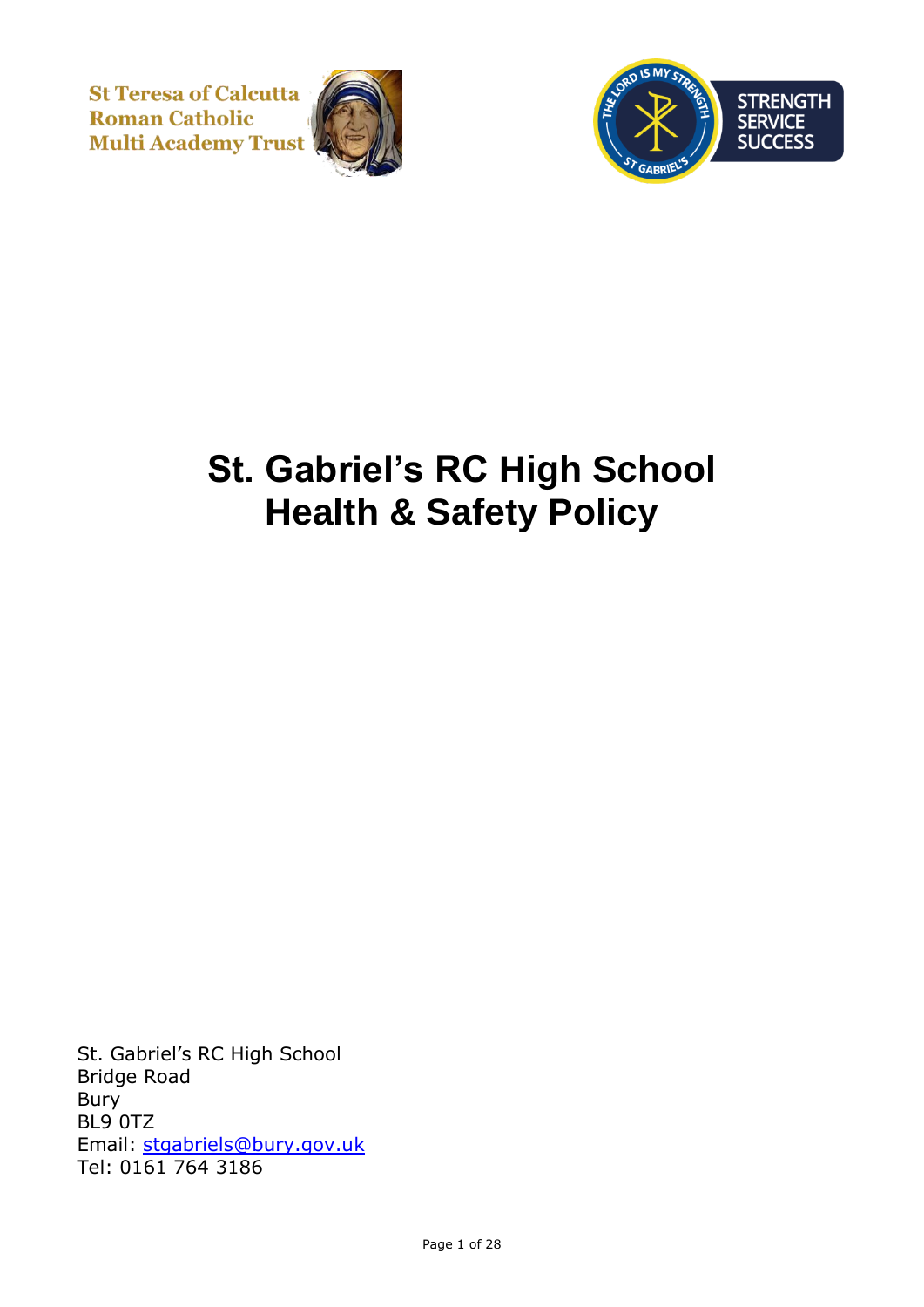# **CONTENTS**

| <b>PART</b> | <b>NAME</b>                                           | Page No.                |
|-------------|-------------------------------------------------------|-------------------------|
|             |                                                       |                         |
| 1.          | <b>POLICY AND OBJECTIVES:</b>                         |                         |
|             | Health and Safety Policy Statement                    | 3                       |
|             | Legal Framework                                       | $\overline{\mathbf{4}}$ |
|             | <b>Other Relevant Guidance</b>                        | 5                       |
|             |                                                       |                         |
| 2.          | <b>ORGANISATION AND RESPONSIBILITIES:</b>             |                         |
|             | The Interim Executive Board                           | 6                       |
|             | The Head Teacher                                      | $\overline{7}$          |
|             | Other staff holding posts of specific responsibility, | $8 - 9$                 |
|             | including Department Managers                         |                         |
|             | All Employees                                         | 10                      |
|             |                                                       |                         |
| З.          | <b>ARRANGEMENTS/ PROCEDURES</b>                       |                         |
|             | Accidents                                             | $11 - 12$               |
|             | Asbestos Management                                   | $12 - 13$               |
|             | <b>Bomb Threat</b>                                    | 13                      |
|             | Contractors                                           | $13 - 14$               |
|             | Control of Substances Hazardous to Health (COSHH)     | $14 - 15$               |
|             | Display Screen Equipment                              | 15                      |
|             | Extended School and Community Use / Events / Lettings | 15                      |
|             | Fire Evacuation and Other Emergency Arrangements      | $16 - 17$               |
|             | First Aid including Adminstering medicines, IHCP's,   | $17 - 19$               |
|             | <b>Infections</b>                                     |                         |
|             | Legionella                                            | 19-20                   |
|             | Lone Working / Personal safety                        | $20 - 21$               |
|             | <b>Manual Handling</b>                                | 21                      |
|             | Minibus                                               | 21                      |
|             | Monitoring and Inspections                            | 22                      |
|             | Off site visits                                       | 22                      |
|             | Premises / Work equipment                             | $22 - 23$               |
|             | Risk Assessment                                       | 24                      |
|             | Security                                              | 25                      |
|             | Slips, Trips and Falls                                | 25                      |
|             | Stress / Wellbeing                                    | 25                      |
|             | Training and Information                              | 26                      |
|             | Vehicles on site                                      | 26                      |
|             | Work related learning / Work experience               | $26 - 27$               |
|             | Working at Height                                     | $27 - 28$               |
|             |                                                       |                         |
| 4.          | <b>AUDIT AND REVIEW</b>                               | 29                      |
|             |                                                       |                         |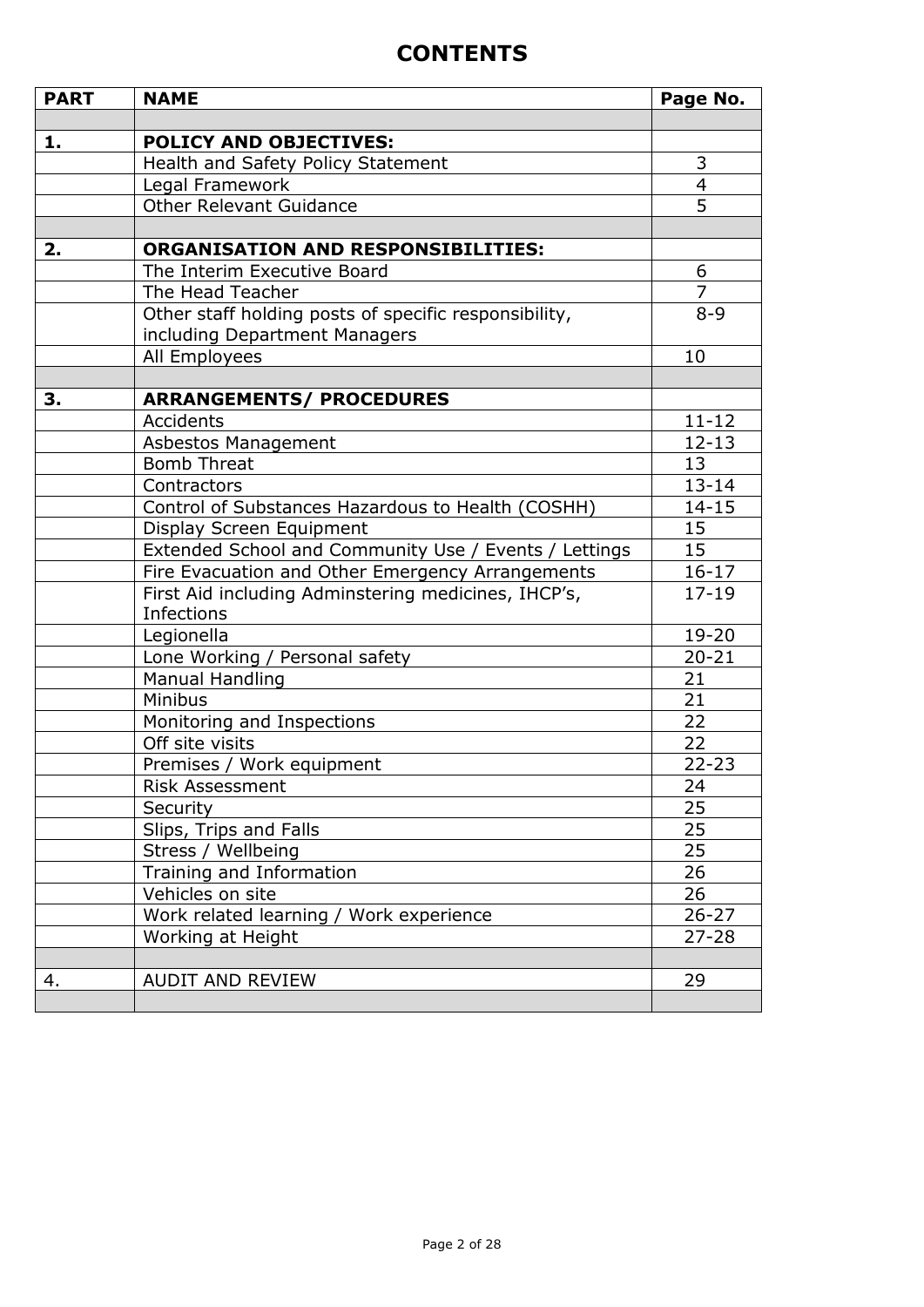# **St. Gabriel's RC High School HEALTH AND SAFETY POLICY STATEMENT**



The Governors of our school are committed to safeguarding the health, safety and wellbeing of our staff, pupils and visitors. This Policy reflects our dedication to creating and maintaining a safe learning environment.

Our commitment is to:

- Develop and embed a health and safety culture that recognises the importance and value of effective management.
- Comply with all relevant statutory requirements.
- Provide a safe working and learning environment by effectively managing all significant risks to prevent accidents and work-related ill health.
- Consult with staff at all levels on health and safety management and encourage active participation.
- Set objectives to continuously improve our health and safety performance.
- Ensure adequate resources are available to support health and safety management.
- Provide appropriate safety and health information and training, ensuring staff are only allocated tasks commensurate with their skills.
- Monitor and review our policies to ensure effectiveness.

We all have a personal responsibility to act in a safe manner at all times and to ensure that others do likewise.

Signed by: Fiona Robinson **Example 20** and the Date: 17.11.20 **Chair** 

Signed by: Lisa Corrigan entitled by: Lisa Corrigan entitled by: Lisa Corrigan entering the set of the Date: 17.11.20 Head teacher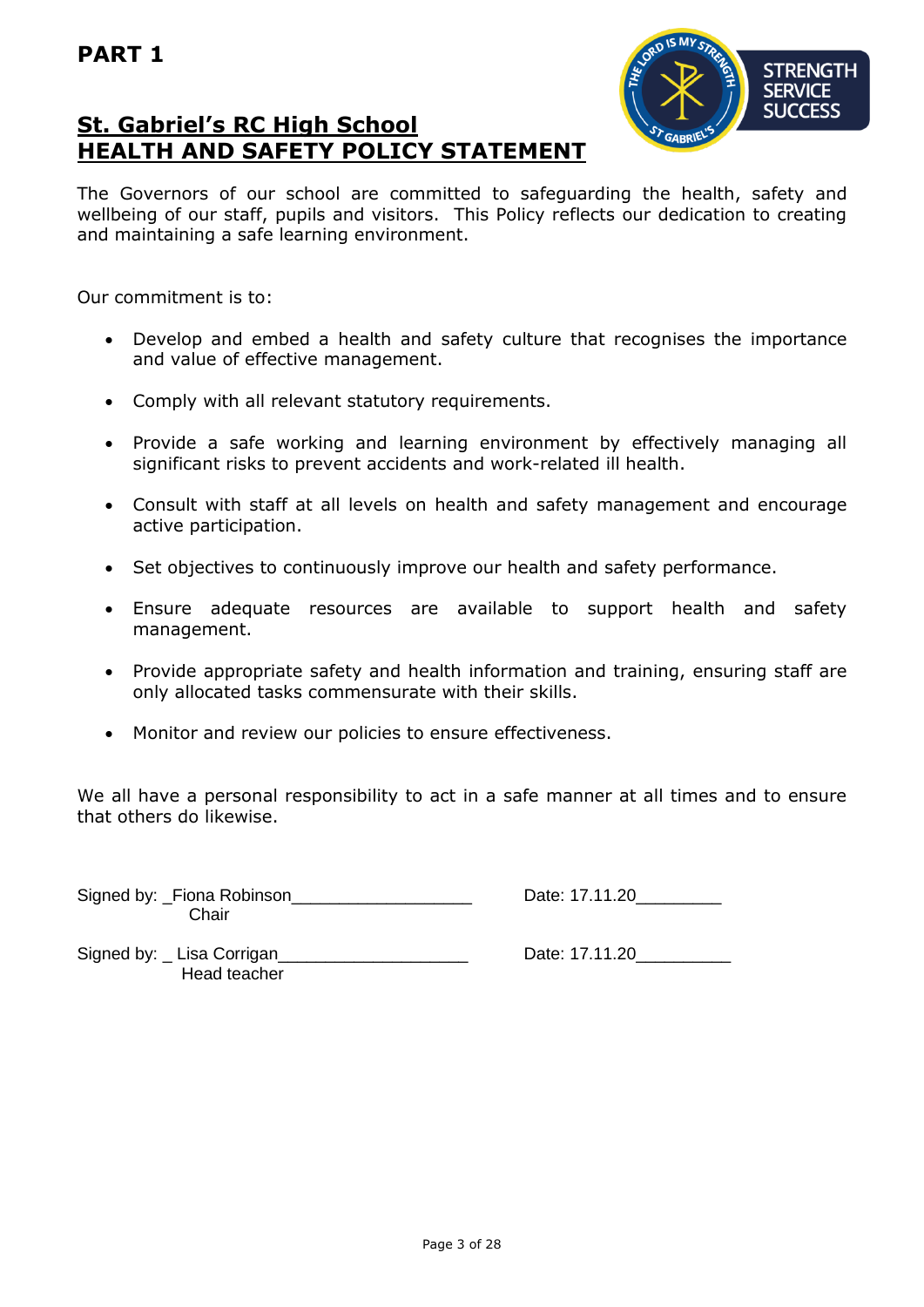# **LEGAL FRAMEWORK**

# **Relevant Health and Safety legislation**

| Health & Safety at Work etc. Act 1974                                                         | Sets out the general duties employers<br>have towards employees                                                                                                                |  |
|-----------------------------------------------------------------------------------------------|--------------------------------------------------------------------------------------------------------------------------------------------------------------------------------|--|
| The Management of Health & Safety at Work<br>Regulations 1999                                 | Duty to assess the risks to the health<br>& safety of employees and make<br>arrangements to implement suitable<br>controls.<br>Provide appropriate information and<br>training |  |
| The Workplace (Health, Safety and Welfare)<br>Regulations 1992                                | Duty to provide suitable arrangements<br>to ensure the workplace is safe and<br>maintained                                                                                     |  |
| The Reporting of Injuries, Diseases and<br>Dangerous Occurrences Regulations<br>(RIDDOR) 2013 | Sets out criteria for reporting certain<br>accidents/incidents to the Health and<br>Safety Executive, includes timeframes<br>on reporting and keeping records                  |  |
| The Construction (Design and Management)<br>Regulations 2015                                  | Sets out duties to procure and manage<br>contractors and their activities                                                                                                      |  |
| The Control of Substances Hazardous to<br>Health Regulations 2002 (COSHH)                     | Duty to manage and control<br>substances that may be hazardous to<br>health                                                                                                    |  |
| The Regulatory Reform (Fire Safety) Order<br>2005                                             | Duty to undertake a Fire Risk<br>assessment and implement fire<br>precautions                                                                                                  |  |
| The Health and Safety (Display Screen<br>Regulations) 1992                                    | Duty to identify users, assess risks<br>and provide eyesight tests as required                                                                                                 |  |
| The Work at Height Regulations 2005                                                           | Duty to assess and manage risks from<br>working at height, including provision<br>of suitable work equipment                                                                   |  |
| The Manual Handling Regulations 1992                                                          | Sets out duties to identify, risk assess<br>and manage manual handling<br>activities                                                                                           |  |
| The Health and Safety (First-Aid)<br>Regulations 1981                                         | Duty to undertake a first aid needs<br>assessment and implement suitable<br>arrangements, including training for<br>staff with specific responsibilities                       |  |
| The Control of Asbestos Regulations 2012                                                      | Duty to protect employees from<br>asbestos related diseases                                                                                                                    |  |
| The Electricity at Work Regulations 1989                                                      | Applies to all aspects of the use<br>of electricity within the workplace.<br>Duty to prevent danger                                                                            |  |
| The Gas Safety (Installation and Use)<br>Regulations 1998                                     | Duty to ensure those who install,<br>service, maintain or repair gas<br>appliances / gas fittings are competent                                                                |  |
| The Personal Protective Equipment at work<br>Regulations 1992                                 | Duty to risk assess and provide PPE/C<br>as required                                                                                                                           |  |
| The Ionising Radiation Regulations 2017                                                       | Duty to adhere to IRR17 which<br>requires employers to keep exposure<br>to ionising radiations as low as<br>reasonably practicable                                             |  |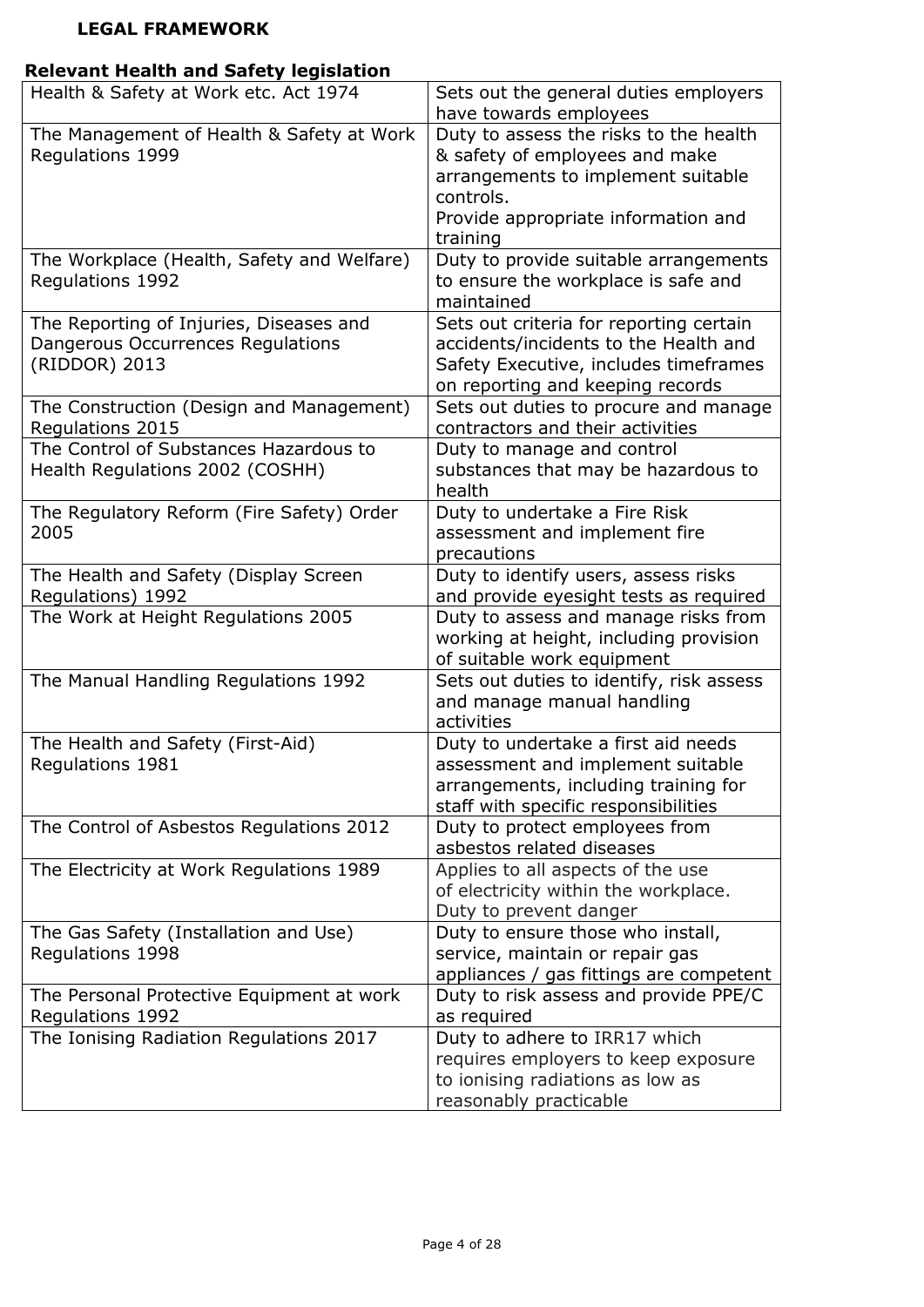#### **Other relevant Guidance:**

• DfE (2018) Health and Safety: responsibilities and duties for schools Elements of this health & safety Policy follows this Guidance:

**Plan** – leaders should set the direction for effective health and safety management (Part 2 – Organisation and Responsibility)

**Do** – introduce management systems and practices that ensure risks are dealt with sensibly, responsibly and proportionately (Part 3 – Arrangements / Procedures for H&S Management)

**Check** – monitoring and reporting (Part 3 `Monitoring and Inspections' - *the effectiveness of this policy will be monitored continually by the Head teacher and governing body)*

**Act** – a formal management review of health and safety performance (Part 4 – Audit and Review)

- The Education (School Premises) Regulations 1999
- National Guidance from Public Health England for infection and control
- HSE (2014) Sensible health and safety management in schools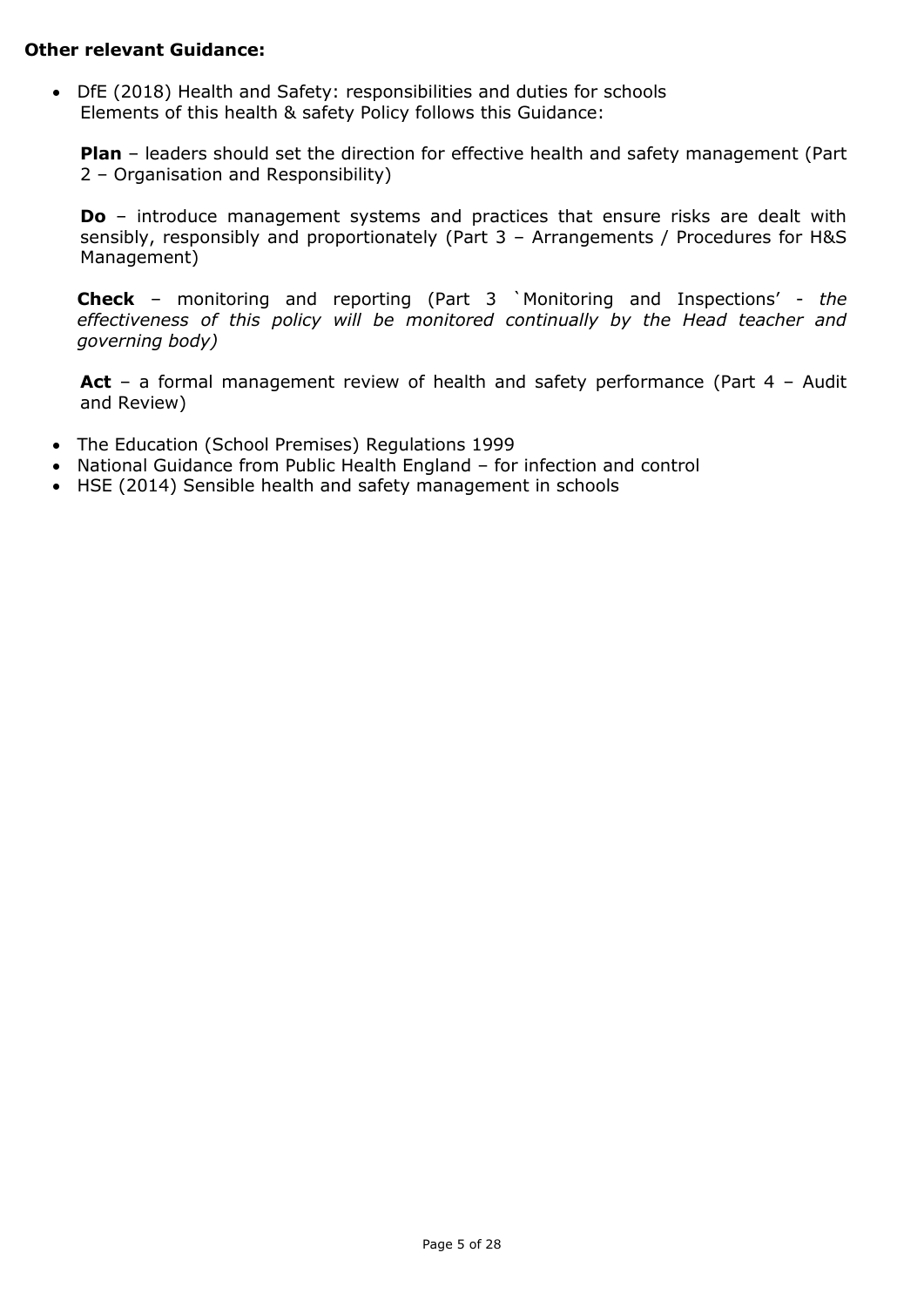# **ORGANISATION & RESPONSIBILITIES**

The Interim Executive Board, as the employer, are ultimately responsible for health and safety in school and fulfil a strategic role. Day to day operational management is delegated to the head teacher and staff members.

# **Interim Executive Board**

The IEB are responsible for ensuring health and safety management arrangements are in place and effective. Further duties include:

- creating and monitoring a management structure responsible for health and safety in school
- understanding the requirements of appropriate legislation and best practice
- taking reasonable steps to ensure staff, pupils and visitors are not exposed to risks to their health & safety, including activities off the school premises, which could result in accidents, injuries or ill health.
- determining and approving the health and safety policy and for ensuring that resources are directed to implementing the policy; annually assessing the effectiveness of the policy, ensuring actions identified are completed
- receiving information from the head teacher or other nominated staff member; to assess and prioritise resources for health and safety issues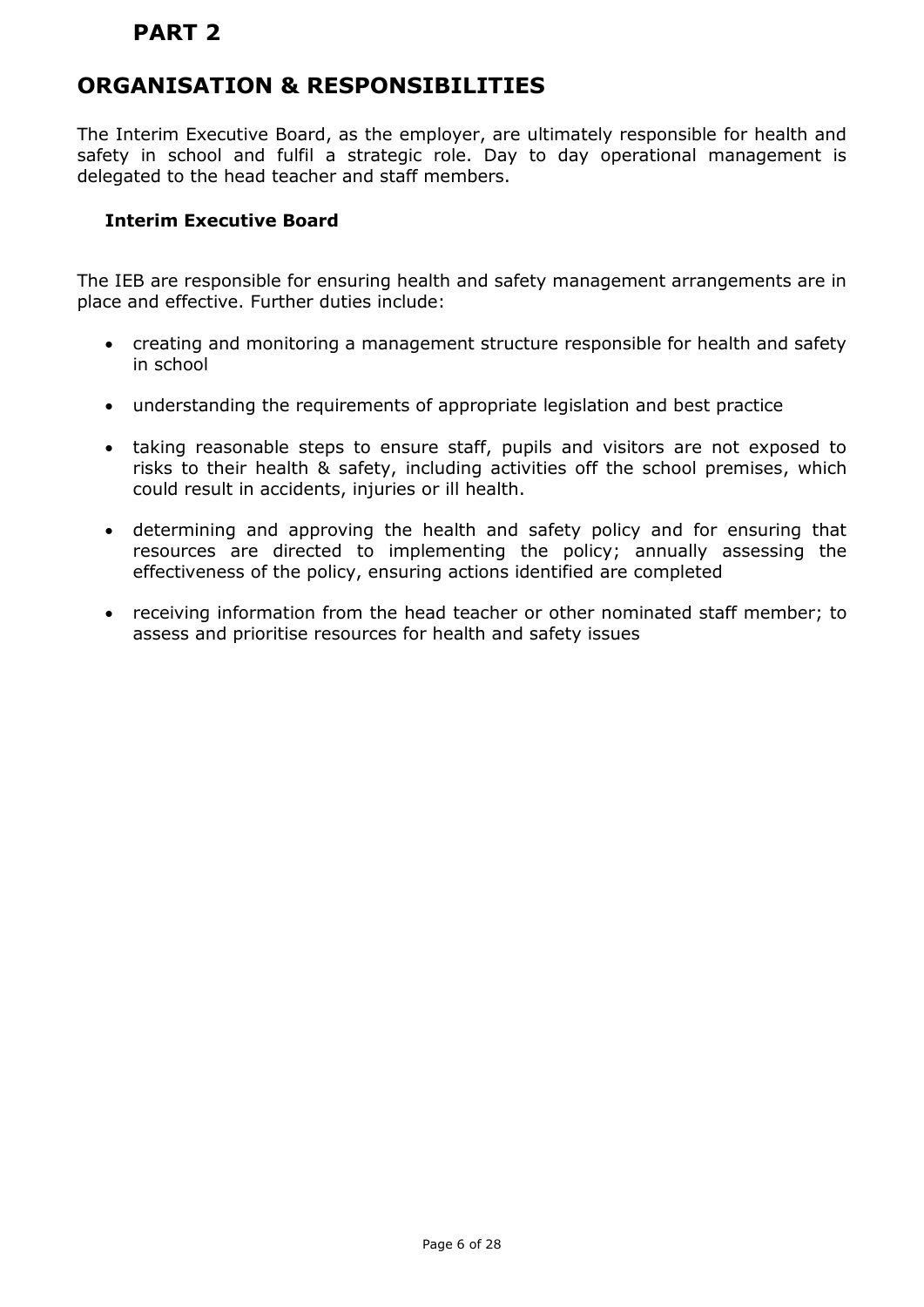#### **The Head teacher**

The Head teacher is responsible for day to day management of health and safety. This includes:

- setting the direction for effective health and safety management
- implementing the Health and Safety Policy and communicating appropriate information to all relevant people
- implementing safe working practices and conditions for all staff and pupils are implemented
- proactively monitoring arrangements to ensure they are effective e.g. by conducting and reviewing premises inspections and risk assessments
- reporting to the Governing body on health and safety performance and any concerns which may need to be addressed by allocation of funds
- ensuring staff are competent to carry out their roles and are provided with information, instruction and training.
- ensuring consultation arrangements are in place for staff and any trade union representative.
- monitoring purchasing and contracting procedures to ensure health and safety is included in specifications and contract conditions
- designating the role of overseeing health and safety tasks to relevant staff e.g. School Business Manager, Facilities Manager, Heads of Department.

In the head teacher's absence, the Deputy Head Teacher assumes the above day to day health and safety responsibilities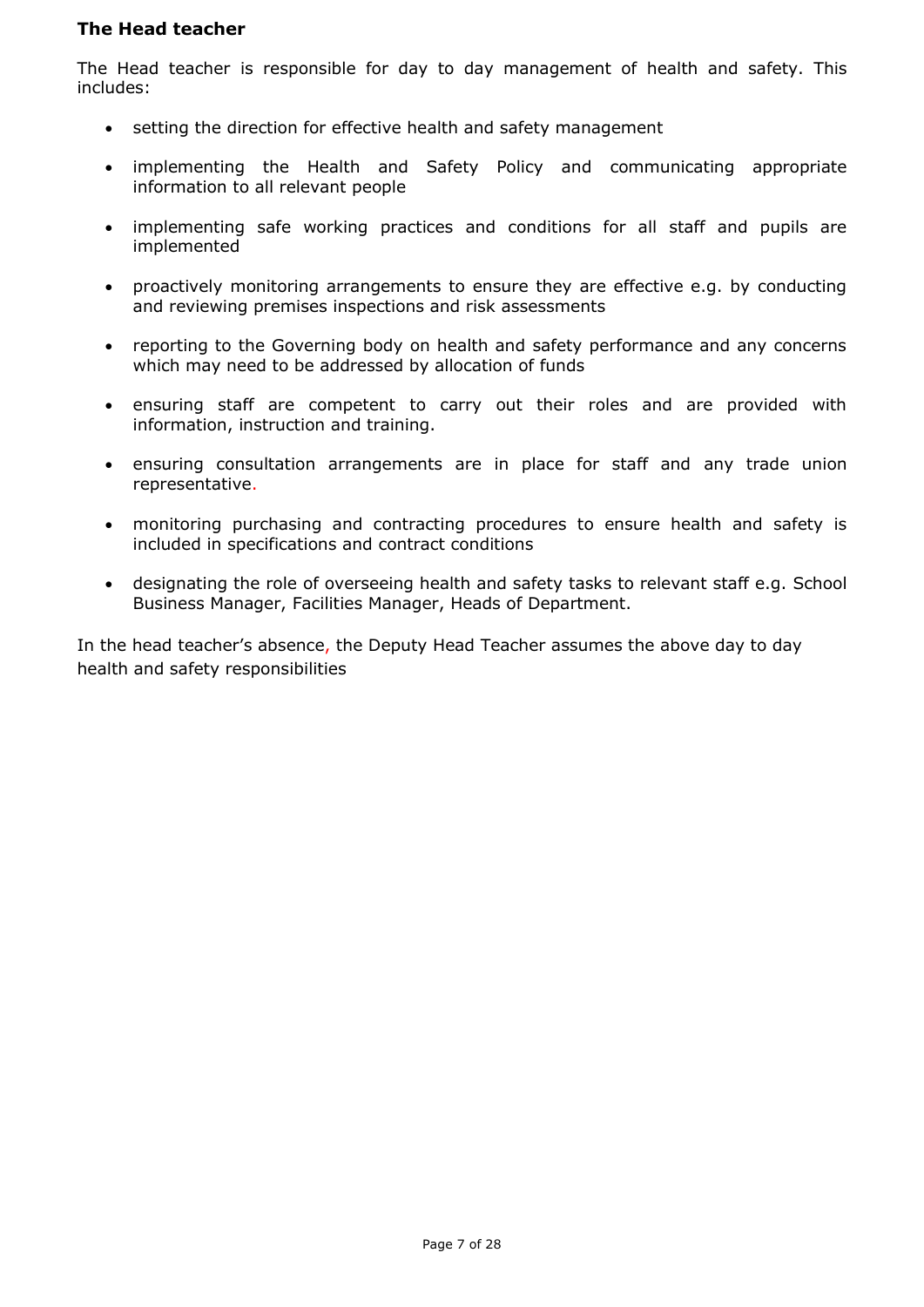# **Other staff holding posts of specific responsibility, including Department Managers must:**

- apply the school's health and safety policy to own department or area of work
- be responsible for adhering to the aspects of health and safety that are outlined in their job descriptions
- ensure staff under their control are aware of and follow relevant published health and safety guidance (e.g. from CLEAPSS, AfPE etc)
- ensure health and safety risk assessments are undertaken for the activities for which they are responsible and that identified control measures are implemented
- ensure that appropriate safe working procedures are brought to the attention of all staff under their control
- take appropriate action on health and safety issues referred to them, informing the head teacher of any problems they are unable to resolve within the resources available to them
- carry out regular inspections of their areas of responsibility and report / record these inspections (using Health & Safety Checklist – Head of Department)
- ensure the provision of sufficient information, instruction, training and supervision to enable staff and pupils to avoid hazards and contribute positively to their own health and safety. This should include information provided to any temporary/supply employees. (Cover Manager to provide standard health & safety induction information to supply staff and contact the Head of Department to instruct them to share any department specific information).
- ensure that all accidents (including near misses) occurring within their areas of responsibility are promptly reported and investigated.
- ensure any health surveillance needs for staff are provided when appropriate

In particular the **Facilities Manager** has responsibility to:

- act as the designated contact for staff to bring any health and safety concerns; supporting staff to address concerns
- assist the Head teacher in ensuring that health and safety implications are considered in connection with the security, cleaning, building improvements and maintenance of the buildings.
- assist with the monitoring of Contractors on site to ensure their working procedures do not endanger the health, safety and welfare of staff, pupils and visitors.
- ensure cleaning staff are aware of safe working practices.
- Arrange for contractors and visitors to be informed of any hazards on site of which they may be unaware and the emergency procedures
- ensure that effective arrangements are in place and staff are aware of all procedures, including those that deal with emergency situations, security and first aid etc.
- ensure all equipment is regularly inspected and maintained in safe working order and that any defective equipment is removed from use
- ensure new employees are briefed about health and safety arrangements during their Induction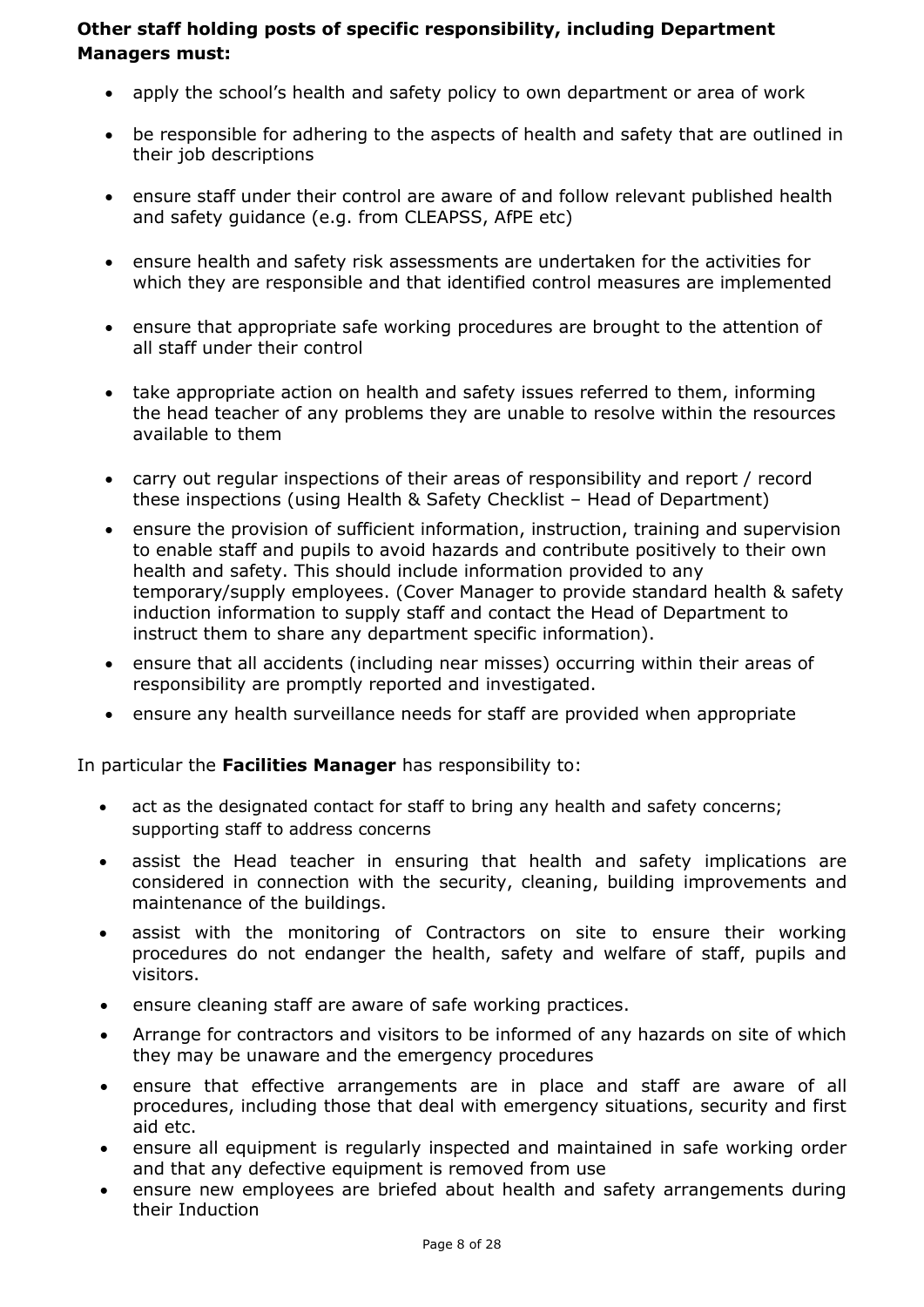# **External H&S expertise:**

- We use the Local Authority Audit tool to identify gaps in our health and safety management system and work with our H&S Consultant to provide advice and support as required.
- Advise the Head Teacher to ensure the school programme of health and safety by ensuring full consultation and participation of all staff through appropriate meetings and consultation.
- With administrative support from school, undertake health & safety duties as determined through gap analysis.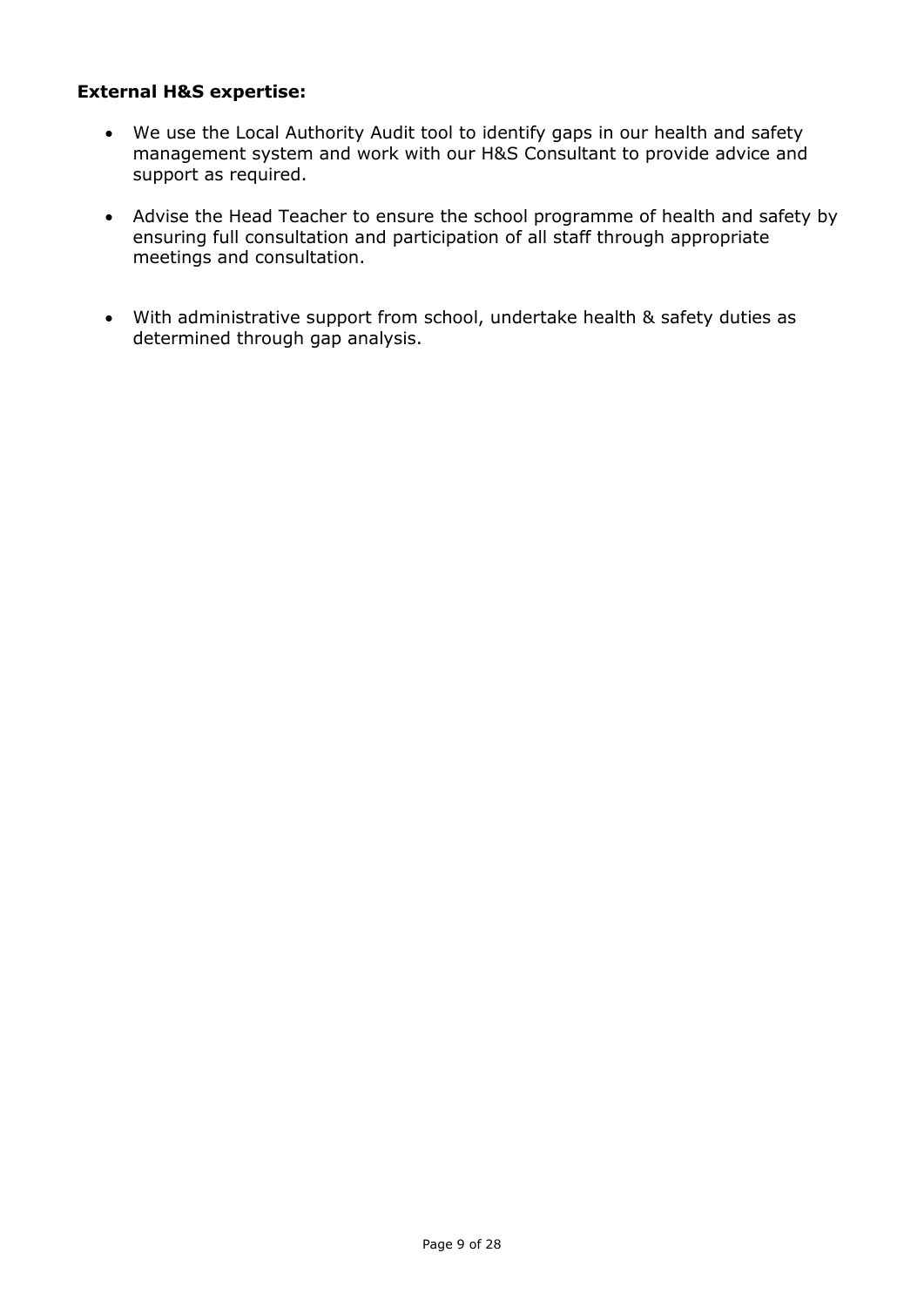# **All Employees**

The Health and Safety at Work Act (1974) requires every employee whilst at work to take reasonable care for the health and safety of themselves and of any other persons, including pupils and visitors, who may be affected by their acts or omissions at work.

All employees have responsibility to:

- Comply with the school's health and safety policy and procedures at all times
- co-operate with school management on all matters relating to health and safety
- report all defects in condition of premises or equipment and any health and safety concerns immediately to their line manager
- report accidents and incidents as per the school's reporting procedure
- Carry out their work in accordance with training and instructions
- Not intentionally interfere with or misuse any equipment or fittings provided in the interests of health and safety
- Ensure that they only use equipment or machinery that they are competent/trained to use
- Make use of all necessary control measures and personal protective equipment provided for health and safety reasons

#### **All employees are empowered to:**

- take the final decision as to whether or not the working environment presented to them is safe. This means that each member of staff **always** takes the final decision as to whether they need additional back-up or need to make some other special arrangement to undertake their work safely.
- **stop their work** If at any time any member of staff feels that the working environment presented to them is unsafe, they must not start the task in question or, where the activity has already commenced, stop it immediately. They should then contact the Head Teacher without delay or implement any local arrangements for dealing with such a situation.

#### **Responsibilities to those who are not school employees**

Whilst the Health and Safety at Work Act mainly places duties on the employer in respect of employees, there is also an obligation to consider other persons who use our premises, such as pupils, visitors and contractors to ensure that such persons are not exposed to risks to their health and safety.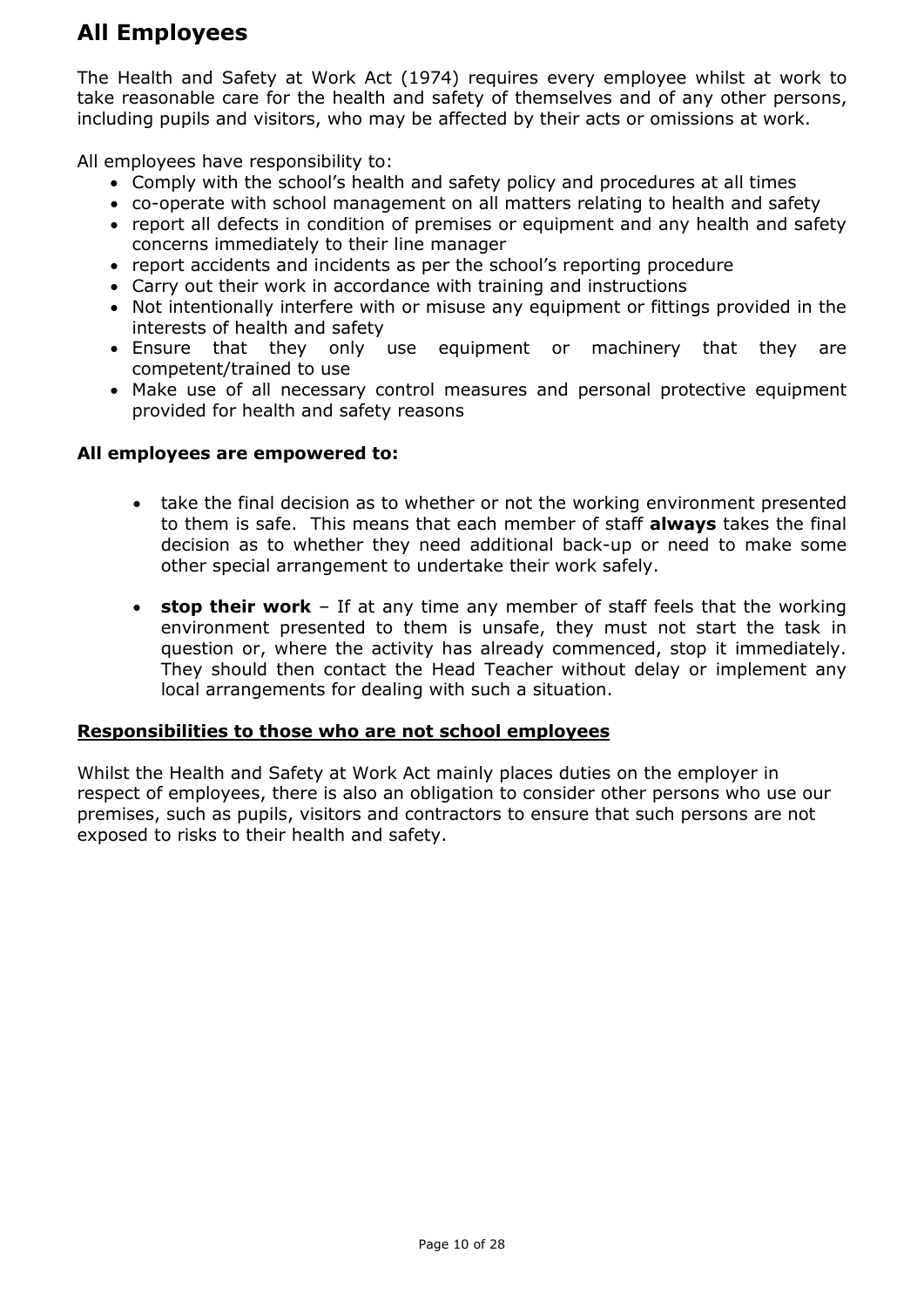# **ARRANGEMENTS / PROCEDURES**

# **ACCIDENT REPORTING**

#### Employee Accidents and other users of the school e.g. visitors, contractors

An accident form will be completed as soon as possible after the accident occurs by the member of staff or first aider who deals with it. An accident form can be found in the school office.

#### Pupil Accidents

A local accident book kept in the school office is used to record all minor incidents to pupils. More significant incidents as detailed below, must be reported using Iris Adapt (SMART) portal.irisadapt.com

- Major injuries
- Accidents where significant first aid treatment has been provided
- Accidents which result in the injured person being taken from the scene directly to hospital or from home by parents/carers
- Accidents arising from premises/equipment defects

All major incidents will be reported to the Head teacher and the parents/carers will be notified immediately

Refer to our Procedure for Reporting Pupil Accidents

### **Reporting to the Health and Safety Executive (HSE)**

Incidents involving a fatality or major injury will be reported immediately to the HSE on **0345 300 9923** (Monday to Friday 8.30am – 5pm)

Information relating to reportable injuries, diseases or dangerous occurrences can be found <http://www.hse.gov.uk/pubns/edis1.pdf>

Incidents (as specified below), must be reported to the HSE via their online reporting system [www.hse.gov.uk/riddor](http://www.hse.gov.uk/riddor) as soon as possible and in any event within 15 davs of the incident.

- A pupil or other non-employee being taken directly to hospital for treatment and the accident arising as a result of the condition of the premises/equipment, due to the way equipment or substances were used or due to a lack of supervision / organisation.
- Employee absence or inability to carry out their normal duties as a result of a work-related accident for 7 days or more (including weekends and holidays).

The Head Teacher with support from Health & Safety consultant will report to the HSE as soon as is reasonably practicable. They will keep a record of any accident which results in a reportable injury, disease or dangerous occurrence as defined in the RIDDOR legislation. This information will be kept for a minimum of 3 years (or as specified by your Insurer).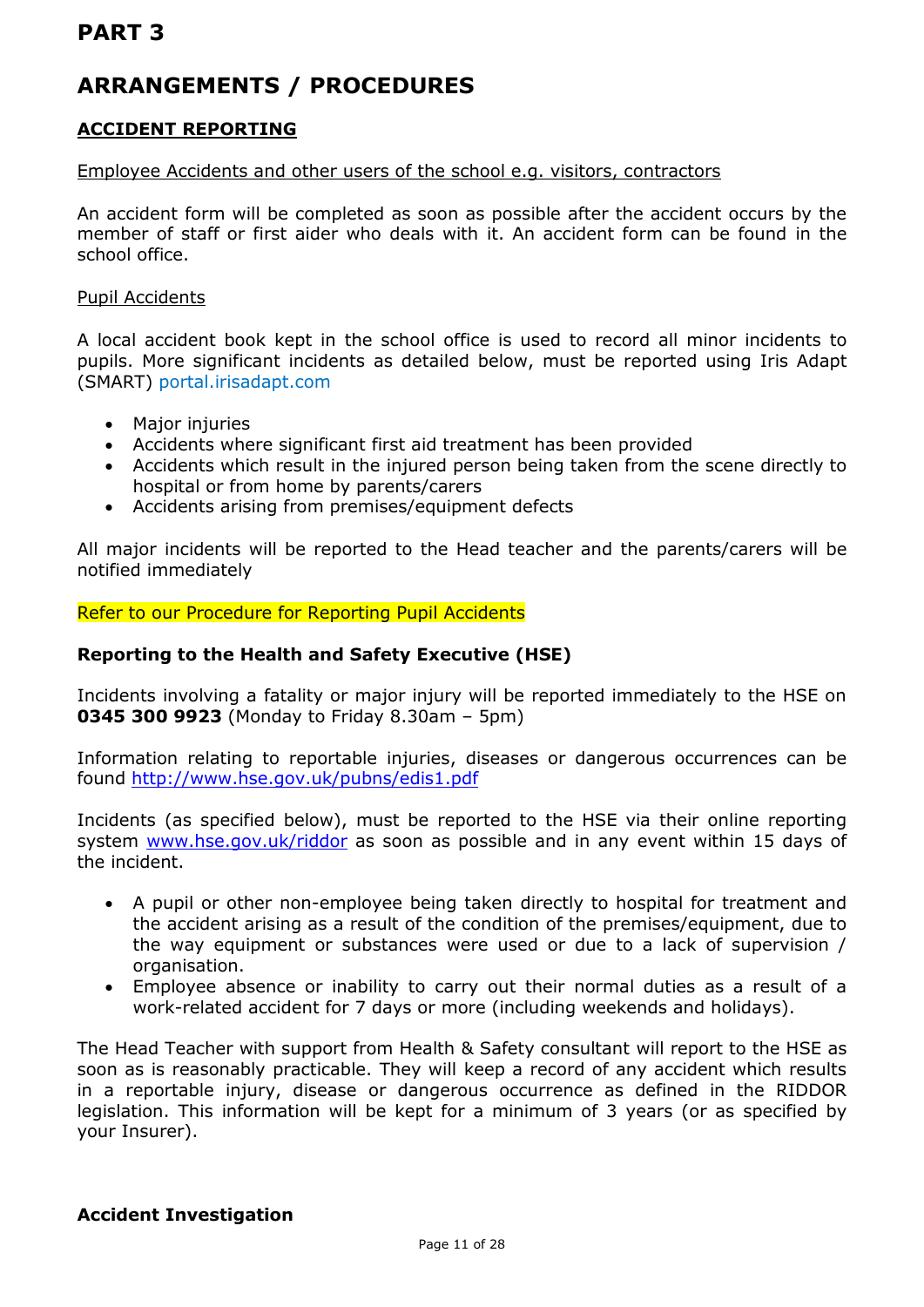All accidents, however small, will be investigated by the relevant department and the outcomes recorded and reported to the Facilities Manager

After an investigation takes place, a risk assessment will be carried out, or the existing assessment reviewed and amended to avoid recurrence of the accident.

The Facilities Manager will undertake termly evaluations, alongside the Lead First Aider and External H&S Consultant of all reported incidents. They will identify trends in order to take corrective action and minimise the recurrence of any incident/illness. A report will be made to the Governing body as necessary.

Refer to Near Miss Procedure

# **ASBESTOS MANAGEMENT**

An asbestos management survey was undertaken on 18 June 2018 by TRAC Associates who are a UKAS Accredited service provider.

TRAC is continually updating our Management Survey.

The school's asbestos register, management plan and other data is held in the Facilities office:

• <http://tracportal.teams-software.co.uk/Account/Login>

User: Contractors Password: Contractor001

• X:\Facilities 19-20\Asbestos Register - Trac

by the Facilities Manager. Records are effectively maintained and retained (legal requirement to keep for a period of 40 years)

The Facilities Manager will ensure that all school staff (and any other staff not employed directly by school e.g. catering), are made aware of the location asbestos containing materials within their work areas.

Under no circumstances must staff undertake any work which could disturb the fabric of the building or fixed equipment e.g. affixing anything to walls without first obtaining approval. (Permission given after checking the register / obtaining professional advice)

Prior to any work commencing on the fabric of the building or fixed equipment (e.g. boilers, water tanks etc), either by contractors or school staff, the Facilities Manager must check the asbestos log and establish whether permission to work can be given.

The Facilities Manager will ensure:

- the Asbestos register is consulted at the earliest possible opportunity and that all work affecting the fabric of the building or fixed equipment, is entered in the permission to work log and signed by those undertaking the work (refer to contractor management documents)
- a visual inspection of asbestos containing materials remaining on site is conducted and recorded (legal requirement to do so annually as a minimum)
- the limitations of the management survey and areas of the building that have not been surveyed are understood and considered as part of the permission to work process e.g. areas above 3m height, within ceiling voids (where panels / tiles are fixed), floor voids and ducts etc
- the school's asbestos management plan is kept up to date and that any asbestos works (removal, new project specific surveys etc) are notified to the LA/Diocese.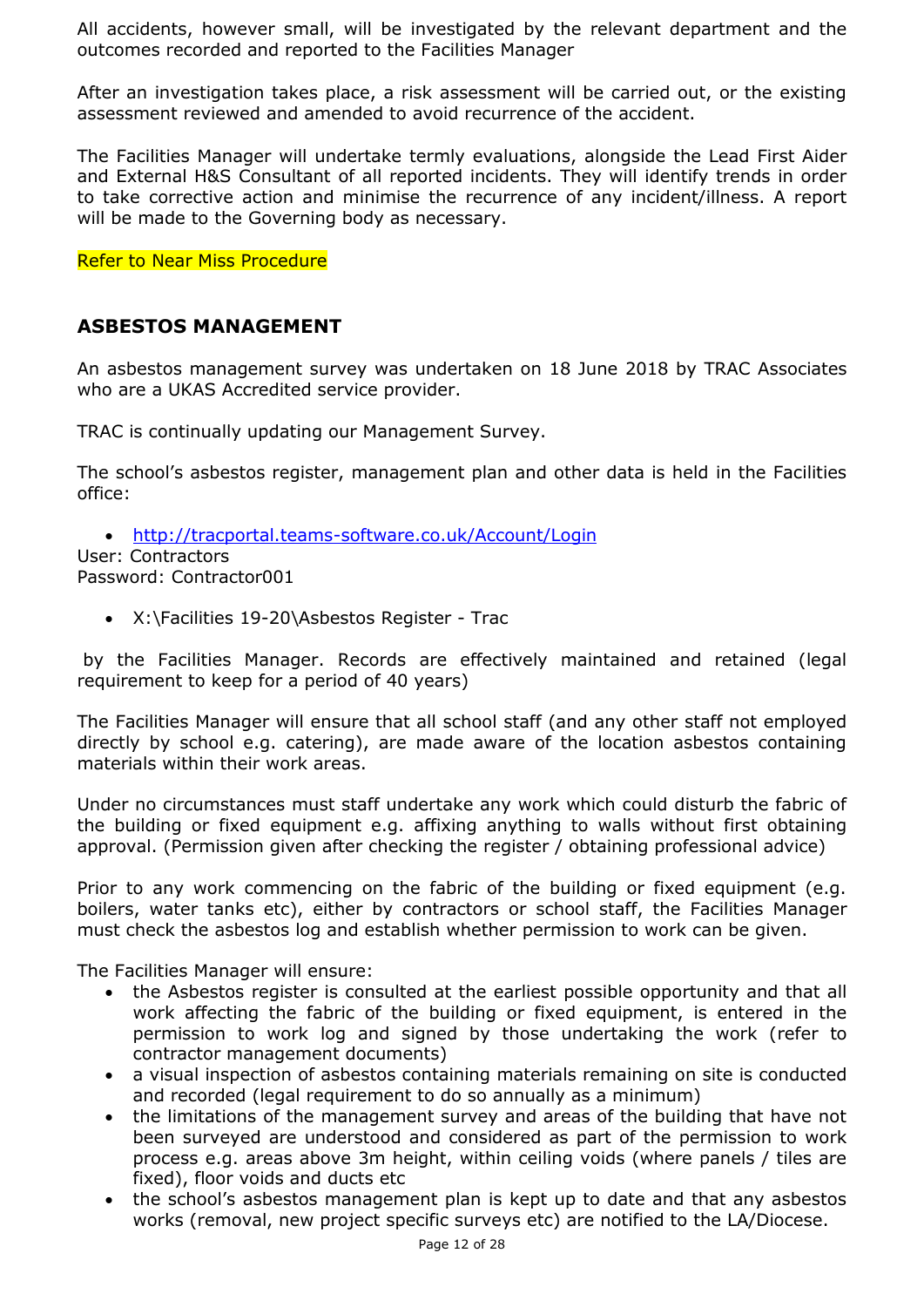In the event of any damage occurring to materials known or suspected to contain asbestos, this will be reported to Facilities Manager/Caretakers} and the area immediately evacuated and closed/locked off.

Head Teacher will inform the Governing body and professional advice will be sought and details of the incident reported to the LA/Diocese

Refer to our Asbestos Management Plan

<http://www.hse.gov.uk/asbestos/regulations.htm>

<https://www.gov.uk/government/publications/asbestos-management-in-schools--2>

#### **BOMB THREAT**

All staff fully understand and effectively implement the school's Bomb Threat procedures.

In the event of an emergency, the procedures outlined in the Bomb Threat, Invocation, Lockdown and Evacuation will be followed.

Staff are trained in handling bomb threats and have access to instructions of the procedure to follow.

[https://www.gov.uk/government/publications/bomb-threats-guidance/procedures-for](https://www.gov.uk/government/publications/bomb-threats-guidance/procedures-for-handling-bomb-threats)[handling-bomb-threats](https://www.gov.uk/government/publications/bomb-threats-guidance/procedures-for-handling-bomb-threats)

Refer to our Bomb Threat Procedure

#### **CONTRACTORS**

When undertaking construction work, the school will do so in accordance with The Construction (Design and Management) Regulations (CDM). This includes demolition, repair, maintenance or refurbishments works.

The head teacher will ensure that all construction and maintenance projects under CDM have a formally appointed principal designer and principal contractor. The Facilities Manager will liaise with the principal contractor to identify if the project is notifiable to the HSE (*exceeds 30 days or involves more than 500 person days of work)*

Where the school undertakes projects direct, the Governing Body are considered the `client' and have statutory obligations. These projects are managed by Diocese Property consultant (for LCVAP projects) or the Facilities Manager, depending upon the size of the project, who on the school's behalf who will ensure all statutory approvals are sought.

To ensure contractor competency, the school uses a Procurement framework (X:\Facilities19-20\Contractors-PPM\PPM Contractors\Contractors Framework documents & Job sheets).

Contractors will be required to provide a Construction phase plan, risk assessments and method statements detailing the safe systems of work to be used, prior to works commencing.

Risk assessments and method statements shall be specific to the site and all aspects of the work to be undertaken. The school, contractors and any subcontractors involved will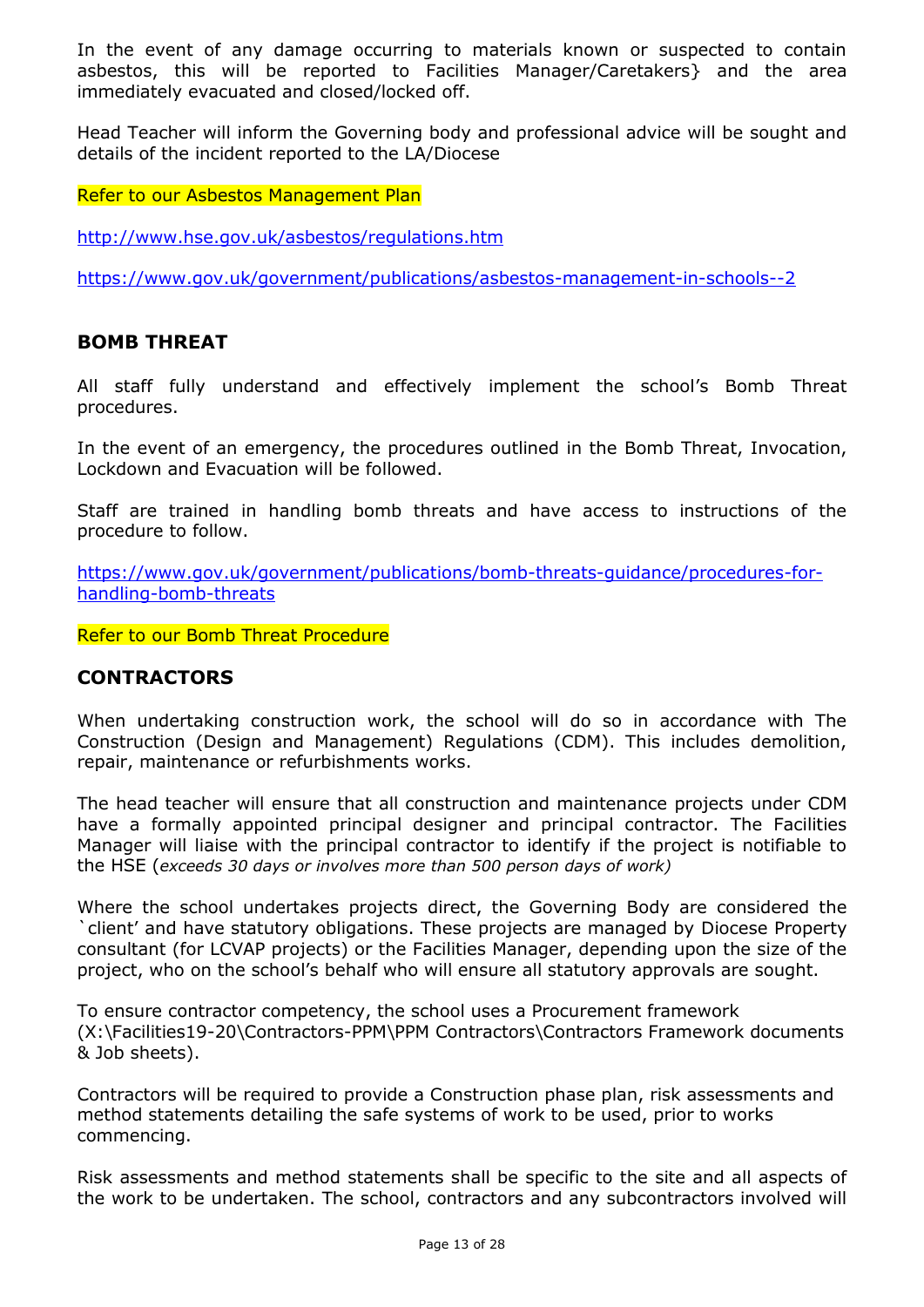exchange relevant information regarding the work activities and agree the risk assessments.

Following completion of the project, the health and safety file is handed over to/ kept up to date by the Facilities Manager and is made available to anyone who needs to alter or maintain the building.

All contractors must follow the school's site rules, a copy of which will be provided before commencement of works. The Facilities Manager is responsible for monitoring areas where the contractor's work may affect staff and pupils and checking whether expected controls are in place and working effectively.

Refer to our Contractor Procurement and Management Arrangements

<http://www.hse.gov.uk/pUbns/priced/hsg159.pdf>

# **CONTROL OF SUBSTANCES HAZARDOUS TO HEALTH (COSHH)**

Our school will attempt to avoid, or choose the least harmful of substances which fall under the `Control of Substances Hazardous to Health Regulations (COSHH)

Within curriculum areas (in particular science & D&T), Heads of department are responsible for ensuring that an up to date inventory and risk assessments are in place. (Reference is made to CLEAPSS and other relevant national guidance)

Other staff responsible for substances hazardous to health are the Facilities Manager / Premises Manager. They shall ensure:

- an inventory of all hazardous substances used on site is compiled and regularly reviewed
- school will only purchase appropriate quantities of hazardous substances from a reputable source, making sure that the relevant Material Safety Data Sheet (MSDS) is provided by the retailer on delivery (to avoid storing larger quantities than necessary)
- if required, full COSHH risk assessments are conducted and communicated to staff exposed to the substance
- all chemicals are appropriately and securely stored out of reach of children. Storage life will be considered by the Premises manager Manager and Heads of Department.
- all chemicals are kept in their original packaging and labelled (no decanting into unmarked containers)
- dust and fumes will be safely controlled by local exhaust ventilation equipment
- where a substance has an exposure limit, control measures will ensure that exposure is below the limit
- a termly audit of hazardous materials will be undertaken by the Facilities Manager /Premises Manager for cleaning/maintenance products and Heads of Department to ensure they remain safe to store. Unwanted or surplus chemicals and materials will be disposed of in accordance with specific disposal procedures
- suitable personal protective equipment (PPE) has been identified and if required it is available free of charge for use
- no member of staff or pupil should ever be put at risk through exposure to any hazardous substance used in our practical curriculum

Where persons may be affected by their use on site, the Facilities Manager is responsible for ensuring COSHH assessments are available from contractors.

Emergency procedures, including procedures to deal with spillages, are displayed near where hazardous products are stored and in areas where they are routinely used.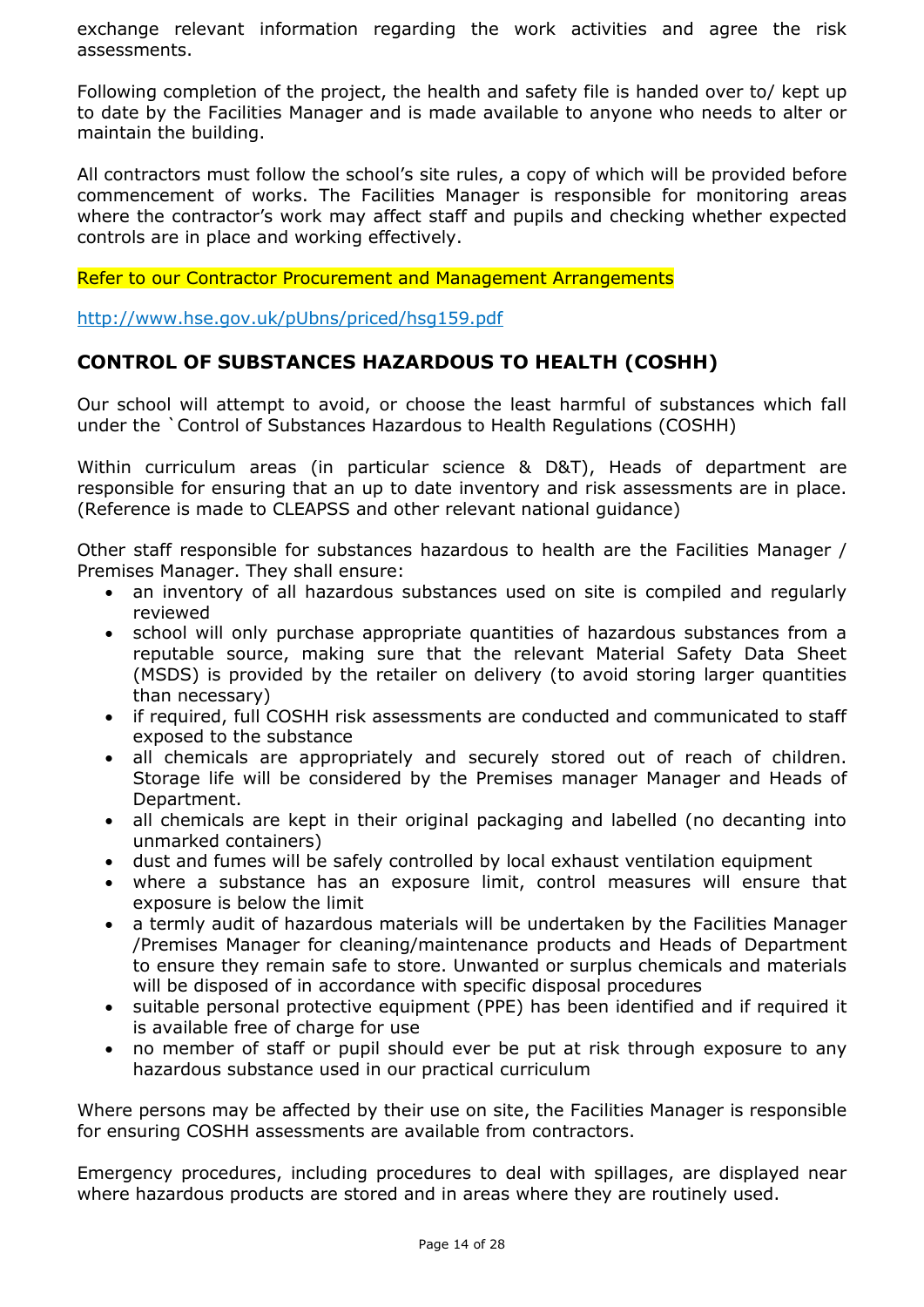<http://www.hse.gov.uk/coshh/>

# **DISPLAY SCREEN EQUIPMENT (DSE)**

All staff who use computers as a significant part of their normal work e.g. admin/office staff, shall have a DSE assessment carried out.

Staff identified as DSE users are entitled to an eyesight test for DSE use upon request and at regular intervals thereafter, by a qualified optician and corrective glassed provided if required specifically for DSE use.

<http://www.hse.gov.uk/msd/dse/>

# **EXTENDED SCHOOL AND COMMUNITY USE / EVENTS / LETTINGS**

School need to consider the impact extended services will have on health and safety. Safety at work is a shared responsibility and it is essential all partners involved in extended services activities communicate to ensure health & safety is managed.

School lettings are managed by the Facilities Manager who sends out a hirer/agreement take responsibility for the health and safety of the space when arranging a letting. We ensure those hiring the facilities have the relevant insurance and have completed relevant risk assessments. Reporting any concerns back to school to ensure that hirers/users do not put school staff, pupils or premises at risk.

Refer to Lettings Policy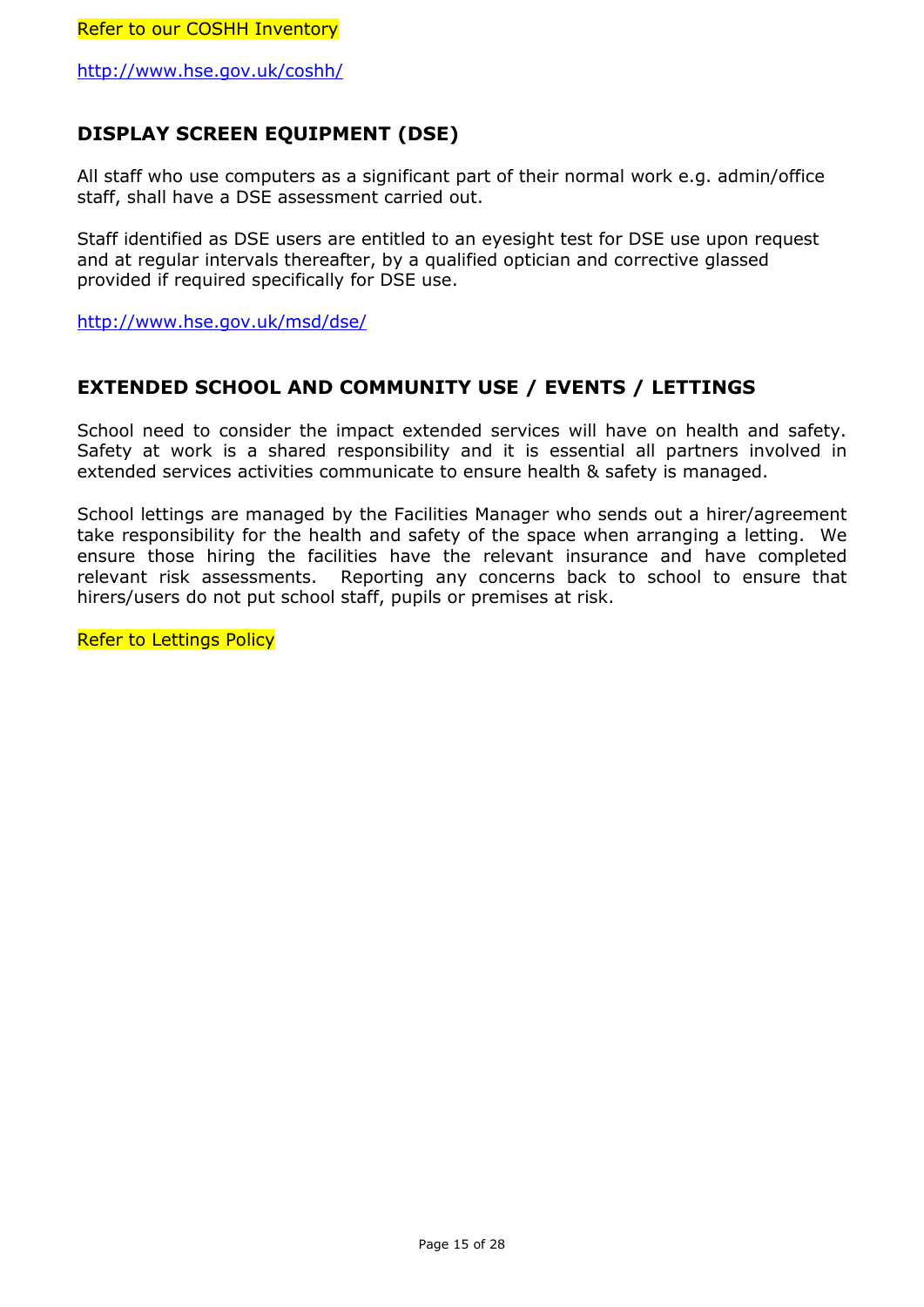# **FIRE EVACUATION AND OTHER EMERGENCY ARRANGEMENTS**

The head teacher is responsible for ensuring the school's fire risk assessment is undertaken and implemented following advice in the HM Government Educational Premises Fire Risk Assessment Guide.

The Fire risk assessment is located in the facilities office and will be reviewed on an annual basis by an external provider (Manchester Fire Compliance)

Refer to our Fire Risk Assessment - X:\Facilities 19-20\Fire\Fire Risk Assessment 2019-20

#### **Emergency procedures**

Fire and emergency evacuation procedures are included in the staff induction process and a summary posted in each classroom. These procedures will be reviewed at least annually and included in the annual health & safety briefing for staff and an awareness session for pupils in assembly. Evacuation procedures are also made available to all visitors / contractors. Information is provided on the visitor's badge. Contractors are provided with Site rules which includes emergency arrangements.

Emergency exits, fire alarm call points, assembly points etc., are clearly identified by signs and notices. Emergency evacuations are practised at least once per term and results are recorded in X:\Facilities 19-20\Fire\Fire Bell Checks & Evacuation Drills July 19 - Nov 20\Fire Evacuation Reports\Fire drill evacuation reports by Facilities Manager.

Details of service isolation points (i.e. gas, water, electricity) X:\Facilities 19-20\Fire\Fire Marshals 2019-20\Fire Marshall PROCESS - Checklist and Fire Plan

An inventory of chemicals and flammable substances is kept in the School Office/Boiler Room by the Facilities Manager as appropriate for consultation.

School has Personal Emergency Evacuation Plans (PEEPS) in place for people with restricted mobility or other impairments.

Fire-fighting – staff must ensure the alarm is raised **before** attempting to tackle a fire. The safe evacuation of persons is an absolute priority. Staff may only attempt to deal with small fires if it is **safe to do so without putting themselves at risk**, using portable fire-fighting equipment.

Staff are made aware of the types and location of portable fire fighting equipment and receive basic instruction in its correct use.

#### **Inspection / Maintenance of emergency equipment**

The Facilities Manager is responsible for ensuring that the school's fire log is kept up to date and that the following inspection / maintenance is undertaken and recorded in the fire log book located in the School office.

#### **Fire alarm system**

Fire alarm call points will be tested weekly in rotation. This test will occur on Every Tuesday Term Time at 10:45am.

Any defects on the system will be reported immediately to the alarm contractor / electrical engineer Catchpoint - Service Department (During Normal Hours – Mon to Fri 08:30 – 17:30) – 01254 692121 option 1. I recommend you ring this number to log all maintenance/emergency calls as you will get an immediate response.]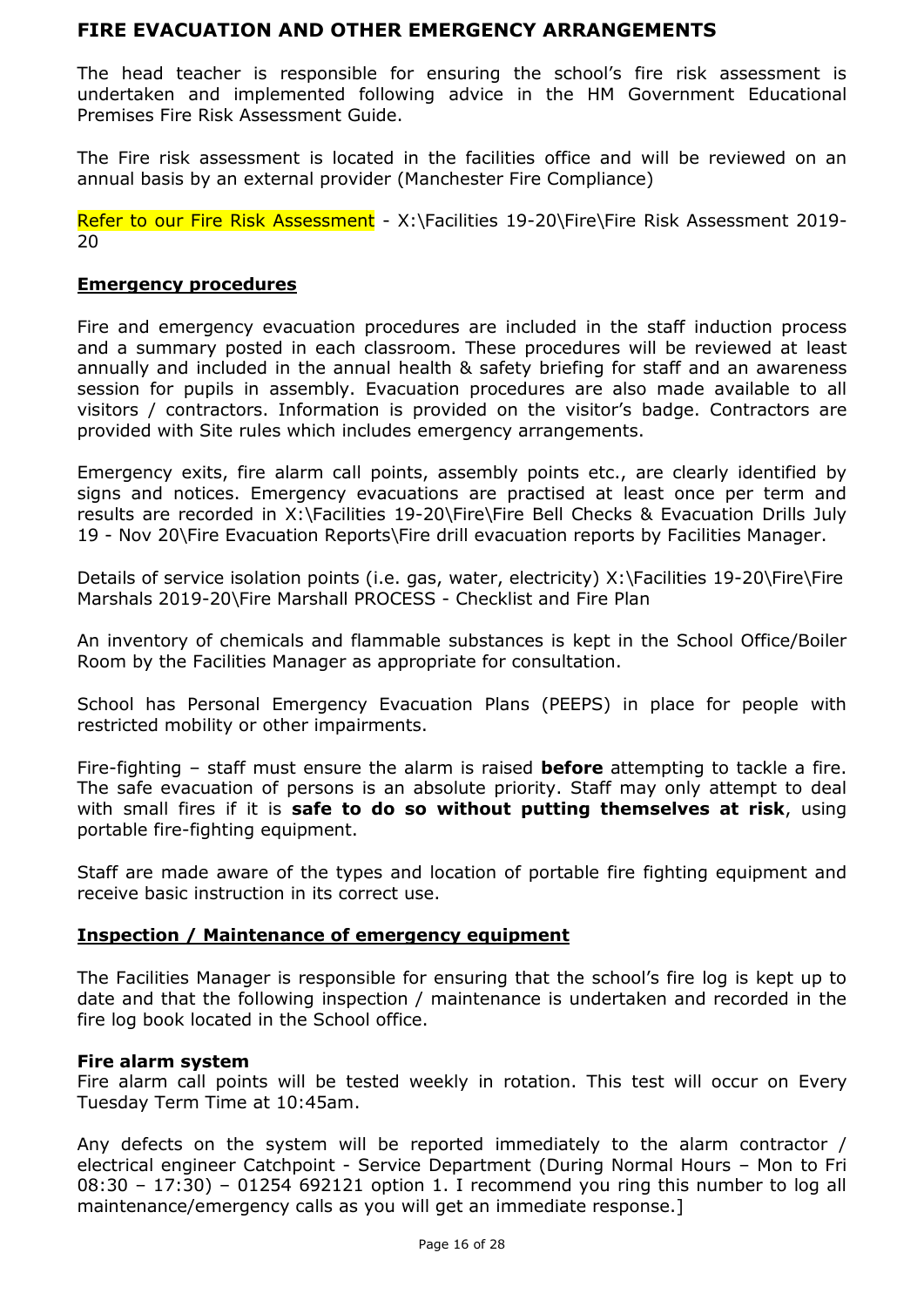A fire alarm maintenance contract is in place with Catchpoint - **Service Department** (During Normal Hours – Mon to Fri 08:30 – 17:30) – 01254 692121 option 1) and the system tested annually by them.

# **Fire fighting equipment**

Weekly in-house checks that all fire fighting equipment remains available for use and operational.

[Pennine Fire & Safety LTD (01254 263378)] undertakes an annual maintenance service of all fire fighting equipment.

Defective equipment or extinguishers that need recharging should be taken out of service and reported direct to Pennine Fire & Safety LTD (01254 263378)

#### **Emergency lighting systems**

These systems will be checked for operation monthly in house and annually a full discharge test and certification of the system will be undertaken by Catchpoint - Service Department (During Normal Hours – Mon to Fri 08:30 – 17:30) – 01254 692121 option 1. I recommend you ring this number to log all maintenance/emergency calls as you will get an immediate response.

#### **Means of escape**

Daily checks for any obstructions on exit routes and to ensure all final exit doors are operational and available for use.

Refer to Caretaker daily check list

[https://www.gov.uk/government/publications/fire-safety-risk-assessment-educational](https://www.gov.uk/government/publications/fire-safety-risk-assessment-educational-premises)[premises](https://www.gov.uk/government/publications/fire-safety-risk-assessment-educational-premises)

Refer to our Lockdown Procedure

# **FIRST AID**

The school has assessed the need for first aid provision and identified the staff to provide first aid (both on site and where required for trips/visits and extra-curricular activities).

First aid qualifications remain valid for 3 years. The Facilities Manager will ensure that refresher training is organised to maintain competence and that new persons are trained should first aiders leave. A list of first aid trained staff is kept in the School Office (X:\Facilities 19-20\Health & Safety\First Aid 2019\First aiders 2020?)

A list of where first aid boxes are located is kept in the School Office (X:\Facilities 19- 20\Health & Safety\First Aid 2019\Location list of First Aid Boxes-Kits - 2020}.

**AED** (automated external defibrillator) is located in the school office

Maintenance checks will be undertaken on AEDs on a weekly basis by the lead First Aider with a record of all checks and maintenance work being kept up-to-date by the designated person and given to the Facilities Manager.

The Lead First Aider is responsible for regularly checking (half termly) that the contents of first aid boxes (including travel kits/ those in vehicles) are complete and replenished as necessary. Heads of Dept will inform the Lead First Aider if stock is required in the interim.

# **Transport to hospital:**

Where a first aider considers it necessary, the injured person will be sent directly to hospital (normally by ambulance). Parents / carers will be notified immediately of all major injuries to pupils.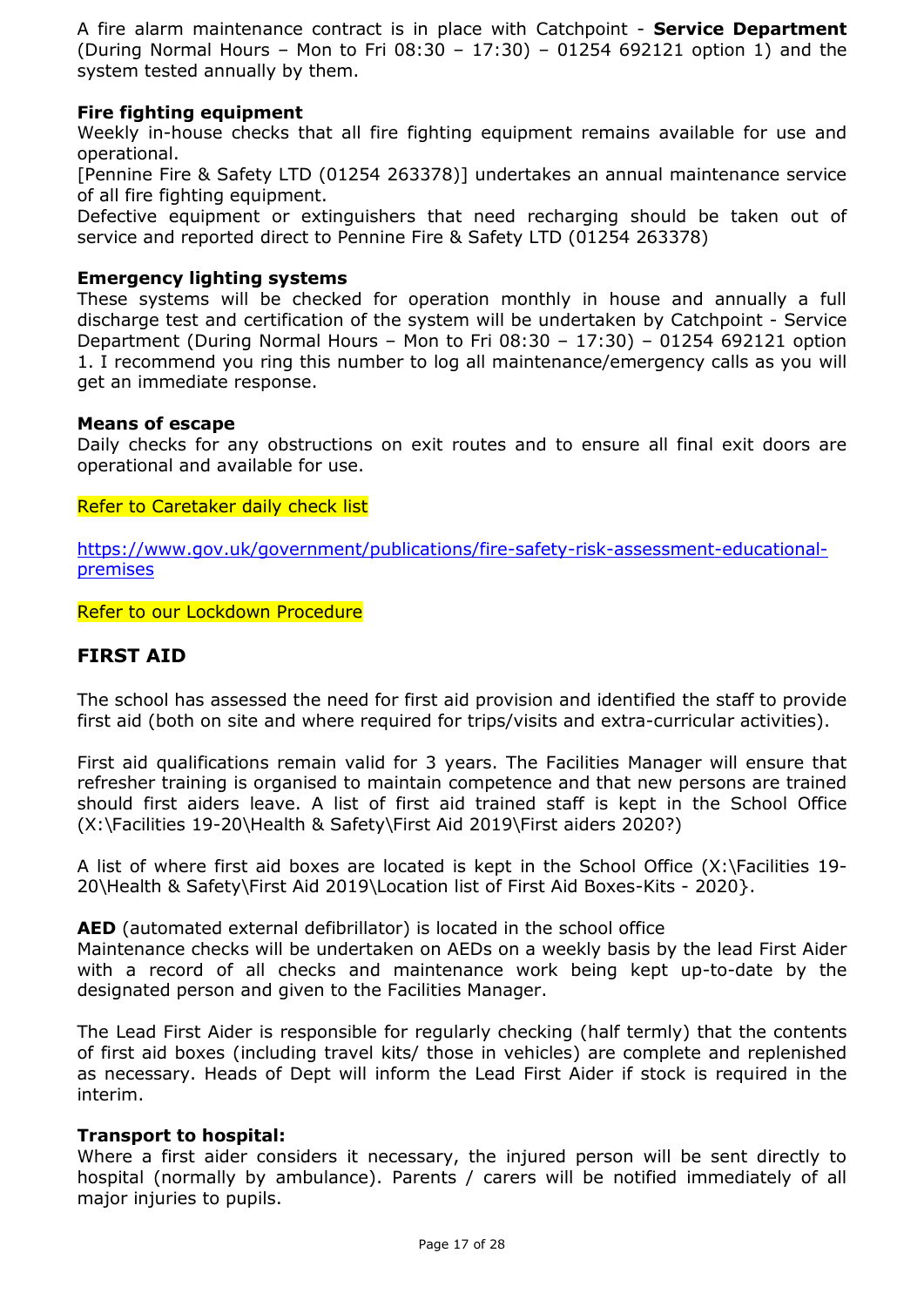No casualty will be allowed to travel to hospital unaccompanied and an accompanying adult will be designated in situations where the parents/carers cannot be contacted in time.

<http://www.hse.gov.uk/firstaid/>

<https://www.gov.uk/government/publications/first-aid-in-schools>

Refer to: First aid needs assessment - X:\Facilities 19-20\Health & Safety\First Aid 2019\First Aid Needs assessment 2020

#### Refer to our First Aid Policy

#### **Administration of medicines**

All medication will be administered to pupils in accordance with the DfE document [Supporting pupils at school with medical conditions](https://www.gov.uk/government/publications/supporting-pupils-at-school-with-medical-conditions--3) and following the schools Administering Medication Policy.

No member of staff will administer **any** medication (prescribed or non-prescribed) to children under 16 without a parent's written consent except in exceptional circumstances. Only trained staff will administer medication.

School Office First Aiders, in conjunction with the Lead First Aider are responsible for accepting medication and checking all relevant information has been provided by parents / carers prior to administering.

Records of administration will be kept in the school office, with the first aid record folder

All medication kept in school is securely stored in First Aid cabinet in the school office which is accessible when school is open and locked when school is closed. Medication that is required to be stored in a refrigerator is kept in a separate container in the school office fridge with access available to staff only. All pupils know how to access their medication. Under no circumstances will medication be stored in first aid boxes.

Emergency medication and devices such as asthma inhalers, blood glucose testing meters and adrenaline pens are always readily available to children and not locked away. These are kept in the first aid cabinet in the school office and clearly labelled.

The school may choose to hold an emergency salbutamol inhaler for use by pupils who have been prescribed a reliever inhaler and for whom parental consent for its use has been obtained – refer to `Supporting Pupils with medical conditions policy'

#### **Individual Health Care Plans (IHCP)**

Parents / carers are responsible for providing the school with up to date information regarding their child's health care needs and providing appropriate medication.

IHCPs are in place for those pupils with significant medical needs e.g. chronic or ongoing medical conditions such as diabetes, epilepsy, anaphylaxis etc.

The IHCP is developed with the pupil (where appropriate), parent/carer,

designated named member of school staff, specialist nurse (where appropriate) and relevant healthcare services. These plans will be completed at the beginning of the school year / when child enrols / on diagnosis being communicated to the school and will be reviewed annually by the SENDco.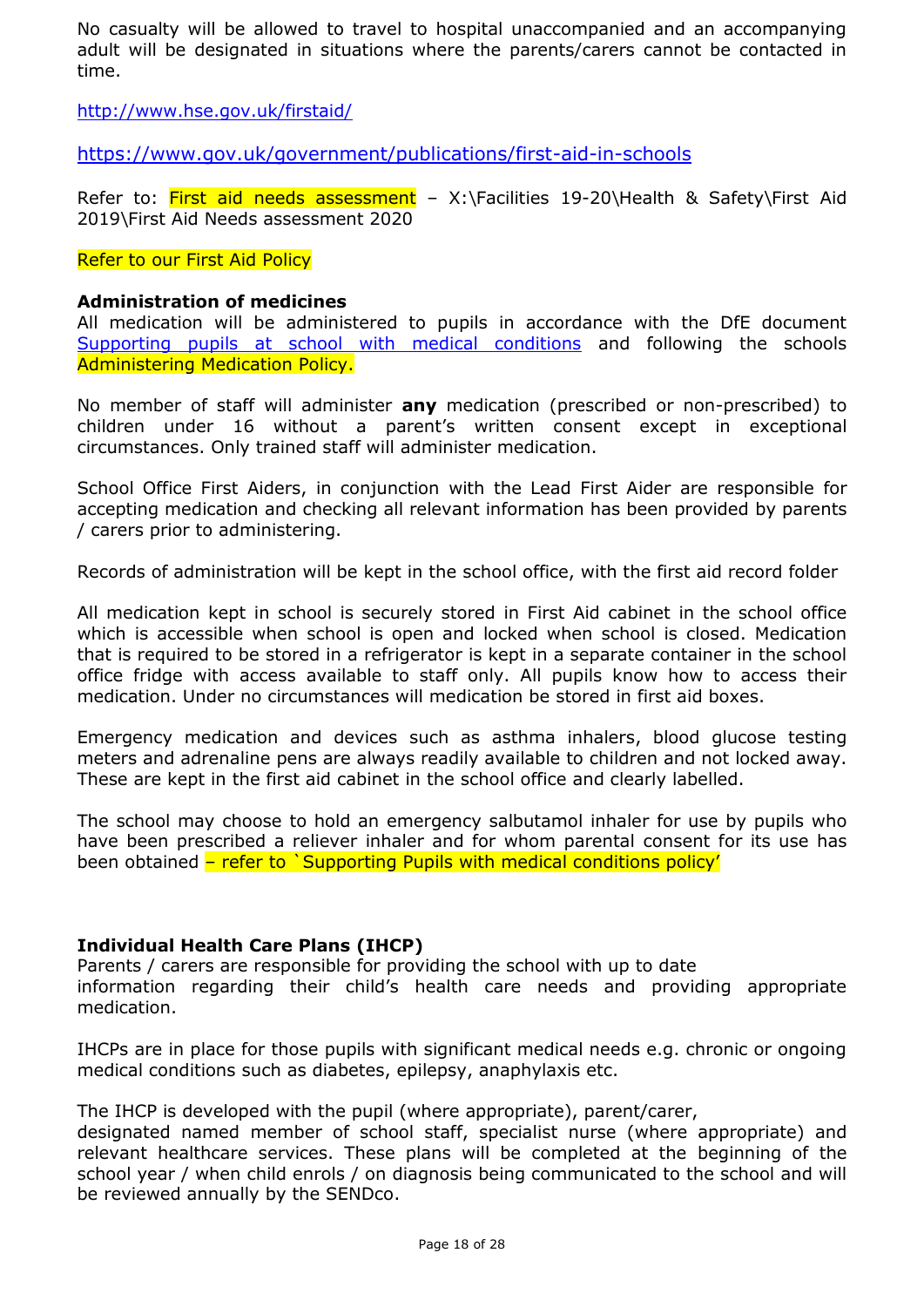All staff are made aware of any relevant health care needs and copies of health care plans are available on SIMS. An email alert is sent to relevant staff by the SENDco when a new plan is put in place.

Staff will receive appropriate training related to health conditions of pupils and the administration of medicines by a health professional as appropriate.

Refer to our `Supporting Pupils with Medical Conditions' Policy and our `Allergens and Anaphylaxis' Policy

#### **Infection control**

We follow national guidance published by Public Health England when responding to infection control issues.

We encourage staff and pupils to follow good hygiene practice, including, handwashing, use of personal protective clothing, cleaning the environment, cleaning of blood and bodily fluid spillages, clinical waste, animals (handling).

The school follows recommended exclusion periods as per the Health Protection Agency poster

[https://www.publichealth.hscni.net/sites/default/files/Guidance\\_on\\_infection\\_control\\_in](https://www.publichealth.hscni.net/sites/default/files/Guidance_on_infection_control_in%20schools_poster.pdf) [%20schools\\_poster.pdf](https://www.publichealth.hscni.net/sites/default/files/Guidance_on_infection_control_in%20schools_poster.pdf)

# **LEGIONELLA**

Water systems are monitored to ensure that the supply doesn't become contaminated. Regular maintenance and inspection of the water systems are undertaken to ensure the threat of disease, such as Legionnaire's disease is managed.

A water risk assessment has been completed 28/03/2019 by IWS. The Facilities Manager is responsible for ensuring that the identified operational controls are being conducted and recorded in the school water log book.

The risk assessment is reviewed following any significant changes to the water system or building footprint.

The risks from legionella are mitigated by basic operational controls and the following checks are recorded:

- Water is heated and stored to 60 degrees centigrade at calorifiers (any vessel that generates heat within a mass of stored water);
- Weekly flushing of seldom used outlets and all showers (with all outlets flushed after school holiday periods);
- Monthly temperature checks on sentinel outlets (those nearest and furthest away from calorifiers;
- Quarterly disinfection / descaling of showers;
- Six monthly temperature checks of stored water:
- Stored cold water tanks are inspected for compliance and safety on an annual basis by IWS and tank water temperature recorded.

Refer to our Legionella Risk Assessment and Management Arrangements

<http://www.hse.gov.uk/healthservices/legionella.htm>

# **LONE WORKING / PERSONAL SAFETY**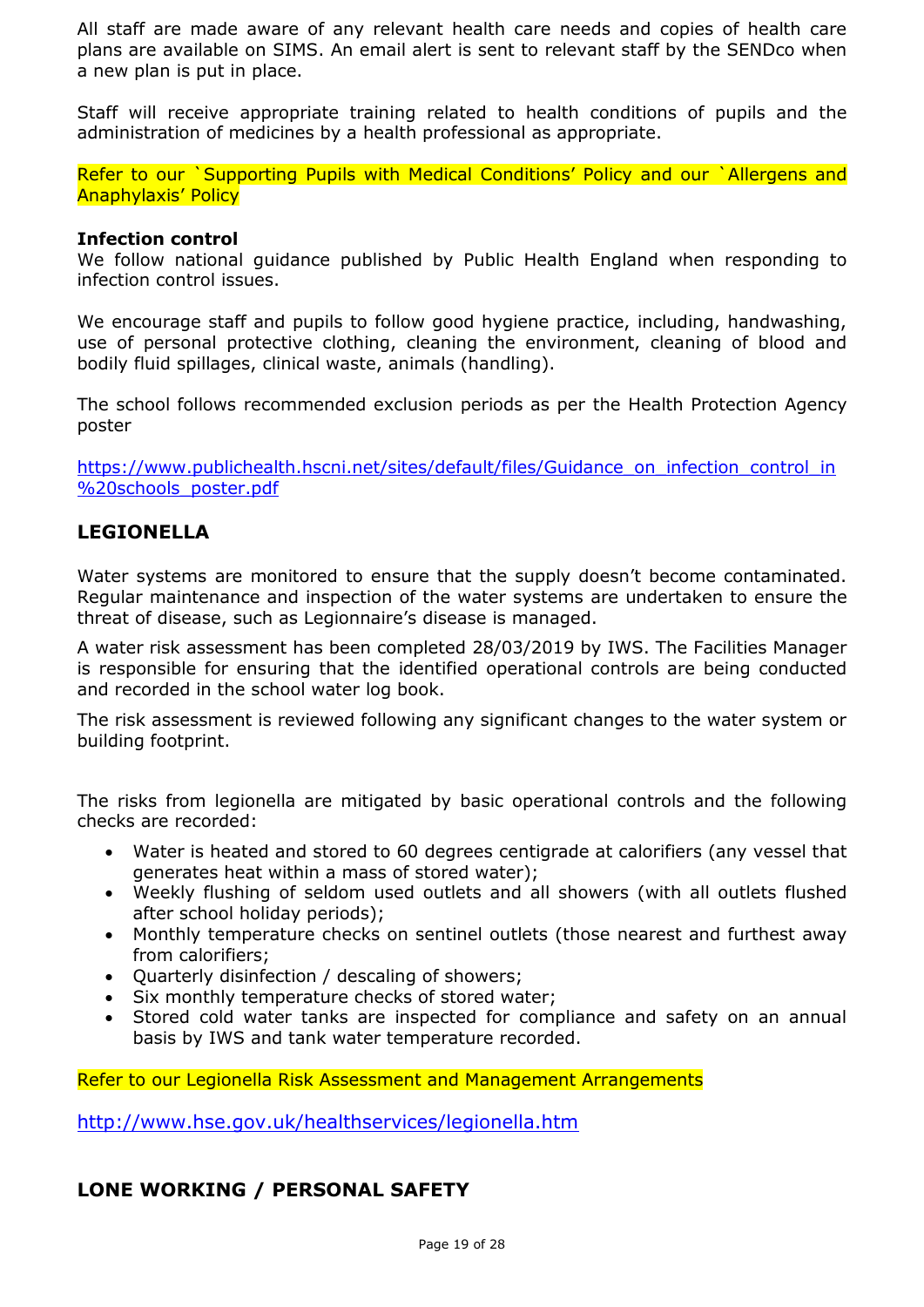Staff are encouraged NOT to work alone in school. Work carried out unaccompanied or without immediate access to assistance should be risk assessed to determine if the activity is necessary.

Examples of lone working may include: Late working Home or site visits Weekend or out of hours working Premises staff duties Site cleaning duties

Where lone working cannot be avoided, staff should ensure they have means to summon help in an emergency e.g. access to a telephone / mobile phone.

Refer to our Lone Working Policy and Home Visits Policy

Potentially dangerous activities, such as those where there is a risk of falling from height, will not be undertaken when working alone.

#### School staff responding to call outs

Nominated key holders attending empty premises where there has been an alarm activation should do so accompanied by Bury Council Security Services with a colleague if possible. They should not enter the premises unless they are sure it is safe to do so.

#### **Key Holders**

- William Smethurst (Senior Caretaker) 07515 496 395 01204843886
- John Cosgrove (Assistant Caretaker) 07925925892
- Said Bouassab (Assistant Caretaker) 07477384308

#### Key Holder Duties

The main duties of a key holder are to open and lock the buildings, at the start and the end of the day. Key holders may be contacted by the security patrols and are need to attend school out of hours.

If a key holder is called out for whatever reason, they must follow the below instructions.

- Security Bury council 0161 253 6606
- Wait at the top of the school, for assistance
- Do not enter the building, if you feel there is any threat.
- Await security response or emergency services, before entering the building. This is to assist Caretakers. Confirmed with Hannah Wood at council security 31/10/19
- Do not lock the buildings on your own, and ask security to stay with you until the building is made safe.

Staff should not be expected to put themselves in danger and will not tolerate violent/threatening behaviour to its staff.

Staff will report any such incidents to the Head teacher. The school will work in partnership with the LA/Diocese and police where inappropriate behaviours/individual conduct compromises the school's aims in providing an environment in which the staff and pupils feel safe.

#### Refer to our Keyholder Call-out Procedure

Guidance on working alone<http://www.hse.gov.uk/pubns/indg73.pdf>

# **MANUAL HANDLING**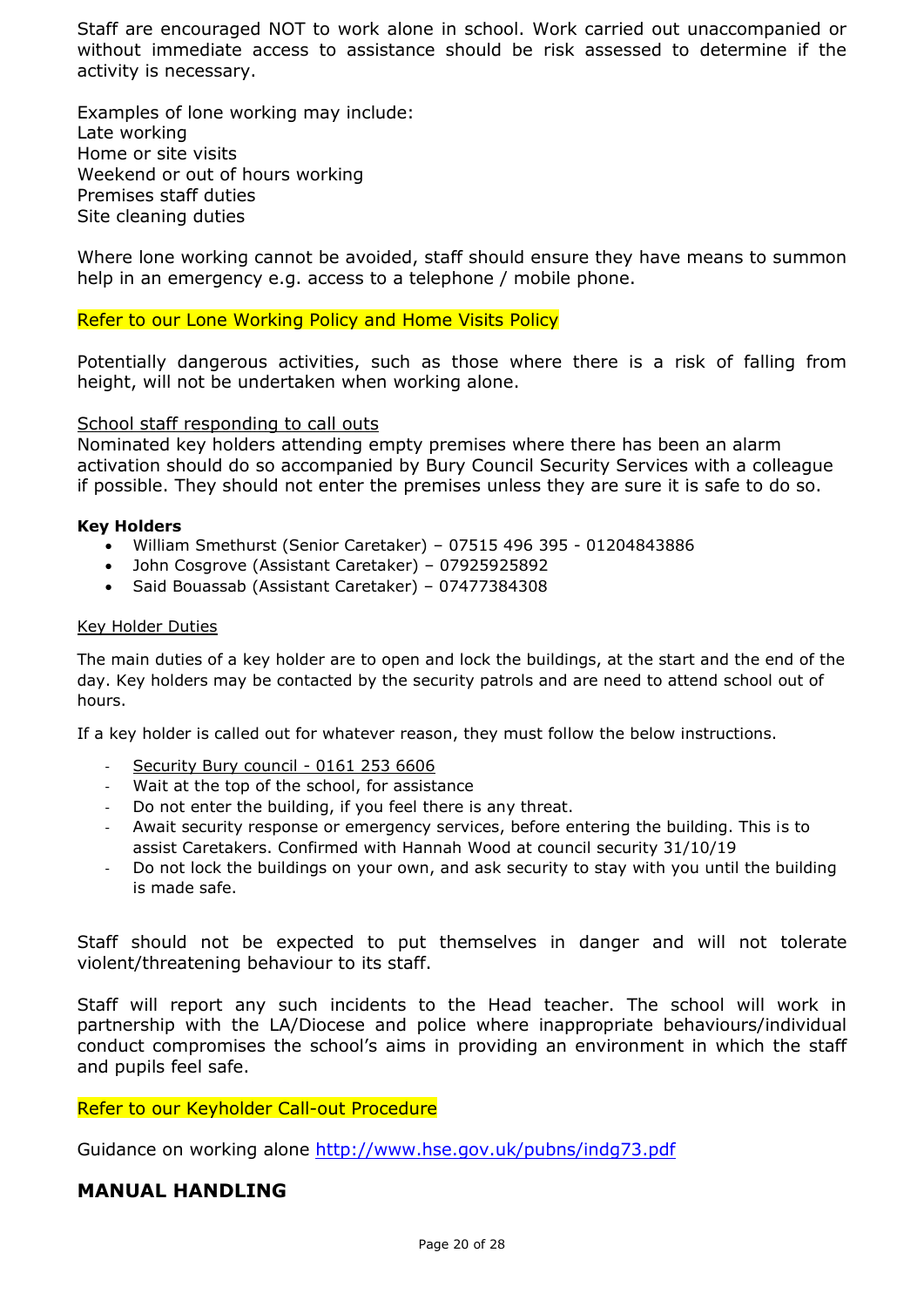Manual handling can prove hazardous when it has the potential to cause a musculoskeletal disorder. This can be due to repetition, force, posture or inability to hold/grasp a particular item.

Risk assessments for manual handling operations are undertaken and staff are provided with information on safe moving and handling techniques. Staff members are required to inform their manager if by lifting or handling an item could result in injury or exacerbate an existing condition.

School provide mechanical aids and lifting equipment and training is provided to staff.

<http://www.hse.gov.uk/msd/manualhandling.htm>

### **MINIBUSES**

The Facilities Manager maintains a list of nominated drivers who have received training in order to drive a minibus and checks, on an annual basis, (via a DVLA check code provided by the staff member) information, including any penalty points or disqualifications on their licence.

The Facilities Manager / Premises Manager are responsible for undertaking regular checks on the vehicle in accordance with MIDAS training and as per [www.gov.uk/government/publications/section-19-and-22-permits-not-for-profit](http://www.gov.uk/government/publications/section-19-and-22-permits-not-for-profit-passenger-transport)[passenger-transport](http://www.gov.uk/government/publications/section-19-and-22-permits-not-for-profit-passenger-transport)

Refer to our Minibus Policy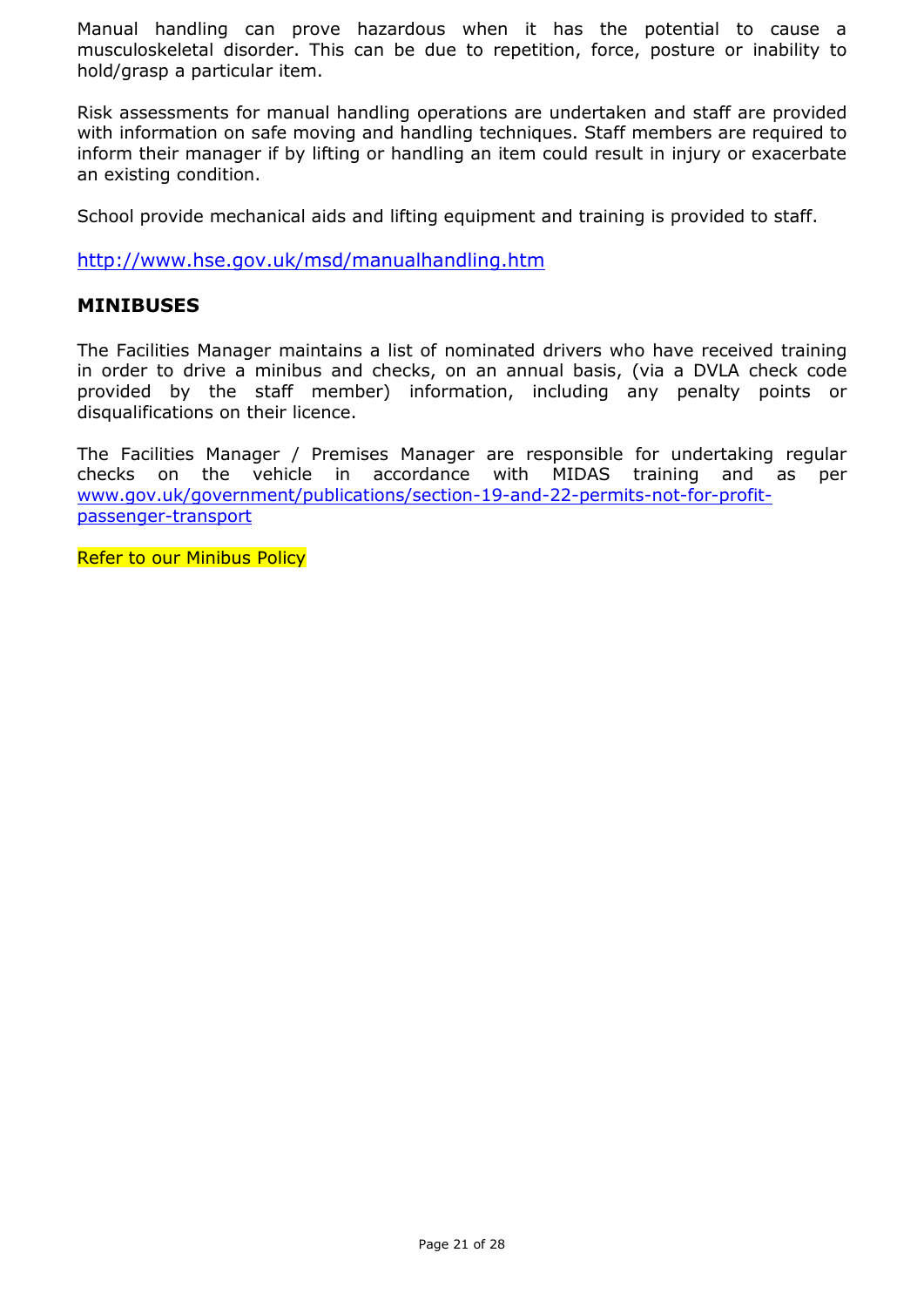# **MONITORING AND INSPECTION**

A general inspection of the site will be conducted on a termly basis and be undertaken / co-ordinated by the Facilities Manager.

Inspections of individual departments will be carried out by Heads of Department or nominated staff.

In both cases the person(s) undertaking inspection will complete a report in writing and submit this to the Headteacher. Responsibility for following up items detailed in the safety inspection report will rest with Facilities Manager / Head of Department.

The Govenors will be involved in monitoring the school's health and safety management systems on an annual basis (see Part 4 – Audit & Review).

The effectiveness of this policy will be monitored continually by the Head teacher and governing body.

Refer to `Schools Inspection Checklist' Refer to Health & Safety Daily Checklist for Premises Manager/Caretaker Refer to Health & Safety Checklist – Heads of Department & Procedure Refer to Classroom Checklist

# **OFF SITE VISITS**

School follow the Outdoor Education Advisory Panel's national guidance for learning outside the classroom and offsite visits. All are planned following this guidance. <https://oeapng.info/>

The member of staff planning the trip will submit all relevant paperwork and risk assessments relating to the trip to Mrs Vaughan / Mr Stewart.

Off site visits, including adventurous activities and all trips overseas are logged onto the online notification and approval system Evolve. Mr Stewart is responsible for approving visits.

Refer to our Educational Visits Policy

# **PREMISES / WORK EQUIPMENT**

All staff are required to report any problems found with premises or equipment to the Facilities Manager. Defective equipment will be clearly marked and taken out of service by storing in a secure location pending repair or disposal.

The Facilities Manager / Heads of Department are responsible for updating the equipment register and ensuring that any specific training or instruction needs, personal protective equipment requirements are identified and relevant risk assessments conducted where required.

Equipment restricted to those users who are authorised / have received specific training.

#### **Planned maintenance / inspection**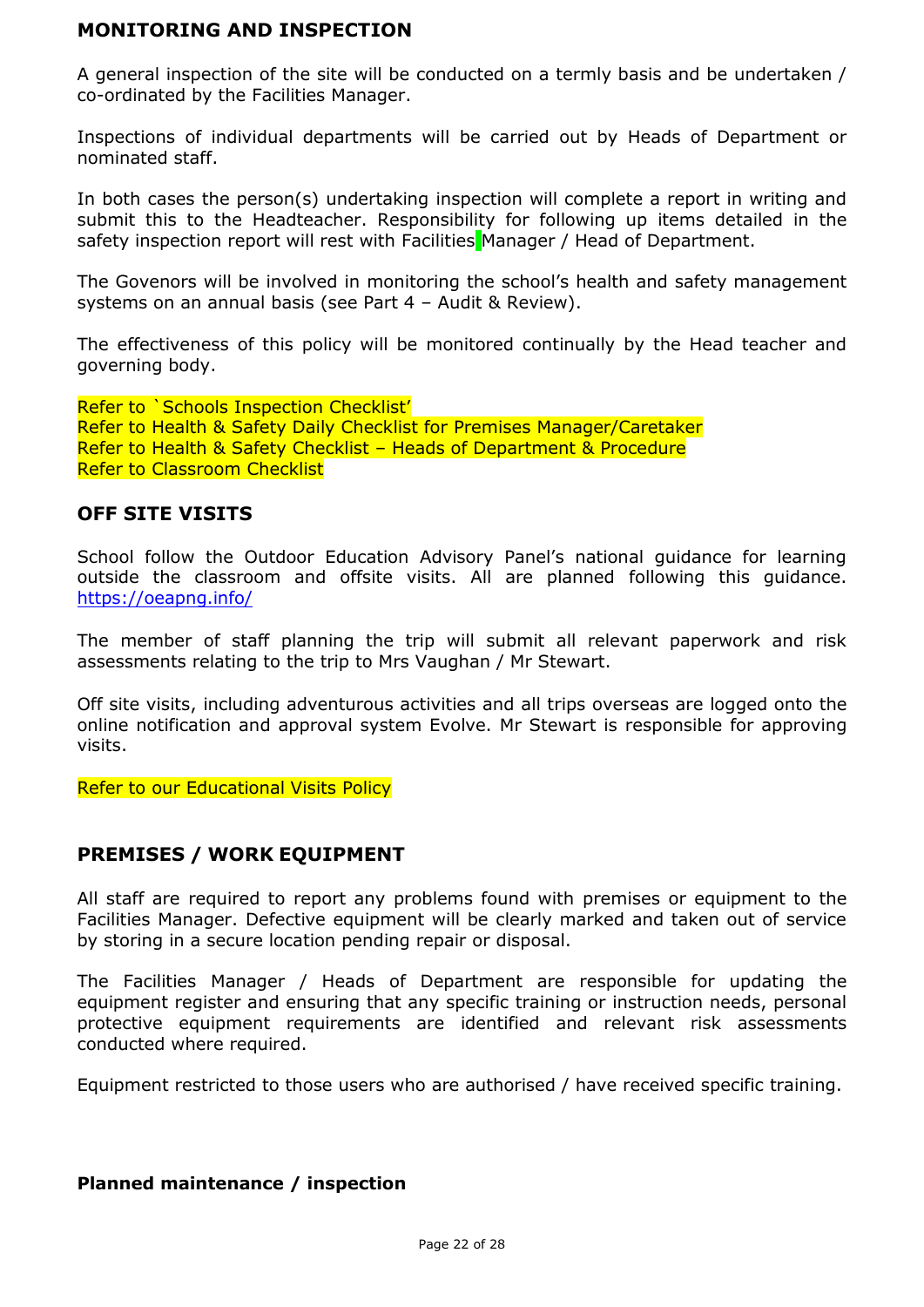Regular inspection and testing of school plant and equipment is conducted to legislative requirements by competent contractors. Records of such monitoring will be kept by the Facilities Manager in [X:\Facilities 19-20\Contractors -PPM\PPM Contractors]

Refer to `Typical School Maintenance Schedule'

#### **Curriculum Areas**

Heads of Department are responsible for ensuring maintenance requirements for equipment in their areas are identified and implemented. They will inform the Facilities Manager who will keep records.

#### **Electrical Safety**

All staff will conduct a basic visual inspection of plugs, cables and electrical equipment prior to use. Defective equipment will be reported to The Facilities Manager.

All portable items of electrical equipment will be subject to formal inspection and testing (Portable Appliance Testing (PAT)) on an identified cycle (dependant upon the type of equipment and the environment it is used in). All earthed equipment (class 1) and cables attached to such equipment will be tested annually.

This inspection and testing will be conducted by Bexan on an annual basis.

The Facilities Manager is responsible for keeping an up-to-date inventory of all relevant electrical appliances and for ensuring that all equipment is available for testing

Personal items of equipment (electrical or mechanical) should not be brought into the school without prior authorisation and must be subjected to the same tests as school equipment.

A fixed electrical installation test (fixed wire test) will be conducted by Calberrie on a 5 year cycle (an annual inspection and 20% physical test of wiring will be undertaken annually in order to provide a full set of results over a 5 year period).

# **External play equipment**

External play equipment (basketball nets, football nets etc) will only be used when appropriately supervised.

This equipment will be checked daily before use for any apparent defects, and the Premises Manager will conduct and record a formal termly inspection of the equipment.

PE and Play equipment is subject to an annual inspection by Sport Safe UK Ltd.

<http://www.hse.gov.uk/work-equipment-machinery/puwer.htm>

<https://www.rospa.com/en/Play-Safety/Advice/Routine-Inspection>

Refer to our School Maintenance Schedule

# **RISK ASSESSMENT**

#### **General Risk Assessments**

The school conducts and documents risk assessments for all activities presenting a significant risk.

Risk assessments are available for all staff to view and are held centrally in the school office, shared drive. These assessments will be reviewed on an annual basis or when the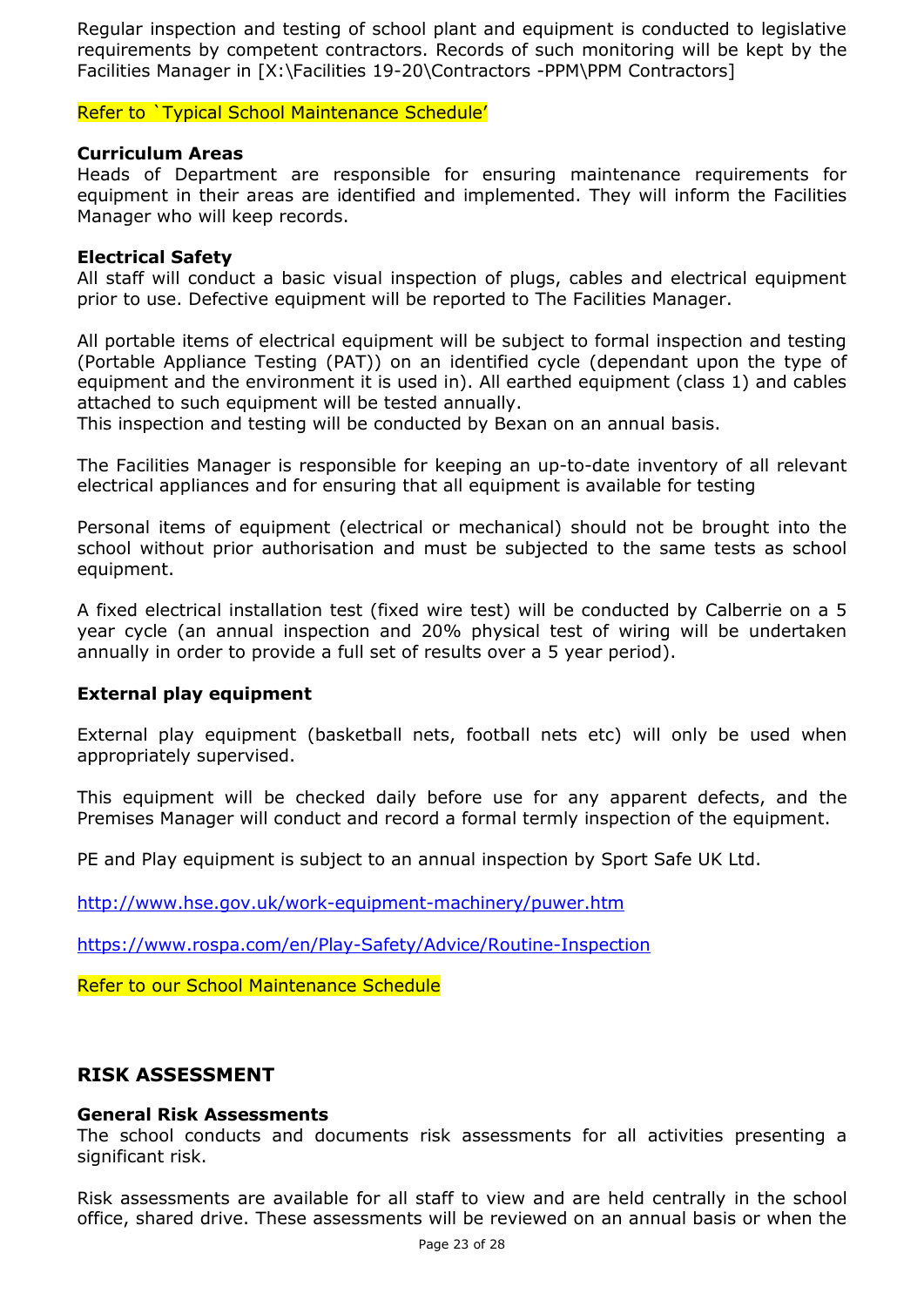work activity changes, whichever is the soonest. Staff will be made aware of any changes to risk assessments relating to their work.

It is an essential part of monitoring to ensure that the recommended corrective action recorded on the risk assessment has been carried out and is effective. The risk assessment author is responsible for monitoring of risk assessment use and effectiveness.

#### **Individual Risk Assessments**

Specific assessments relating to staff member(s) or pupil(s) are held on that individual's file and will be undertaken by their line manager (staff) / Head of Year (pupils). Such risk assessments will be reviewed on a regular basis.

It is the responsibility of all staff to inform their line manager of any medical conditions (including pregnancy) which may impact upon their work.

Refer to our School Risk Assessment Register

#### **Curriculum Activities**

Risk assessments for curriculum activities will be carried out by relevant Heads of Department using the relevant codes of practice and model risk assessments detailed below.

Whenever a new course is adopted or developed all activities are checked against these and significant findings incorporated into texts in daily use scheme of work.

Schools have access to CLEAPSS and their publications are used as sources of model risk assessment within science, art and DT. [www.cleapss.org.uk](http://www.cleapss.org.uk/)

In addition, the following publications are used within the school as sources of model risk assessments:

- [BS 4163:2014 Health and Safety for Design and Technology in Schools and Similar Establishments- Code of Practice]
- [ASE, Safeguards in the school laboratory, 2006  $(11<sup>th</sup>$  Edition), [http://www.ase.org.uk/\]](http://www.ase.org.uk/) ISBN 978-0-86357-408-5]
- [National Society for Education in Art & Design (NSEAD) <http://www.nsead.org/hsg/index.aspx>
- [Safe Practice in Physical Education, School Sport and Physical Activity 2016' Association of PE 'AfPE' <http://www.afpe.org.uk/> ]

<http://www.hse.gov.uk/risk/classroom-checklist.htm>

Refer to our D&T Policy, Science Policy, PE Policy and Risk Assessments

#### **SECURITY**

Policy and procedures are in place to reduce security breaches, including theft.

- CCTV systems are used to monitor events and identify incidents taking place.
- Money is banked on a weekly basis as necessary to ensure large amounts are not held on site
- Staff, pupils and visitors are responsible for their personal belongings and the school accepts no responsibility for loss or damage
- Theft will be reported to the police and staff members will assist with their investigation
- Staff are to take reasonable measures to ensure the security of school equipment being used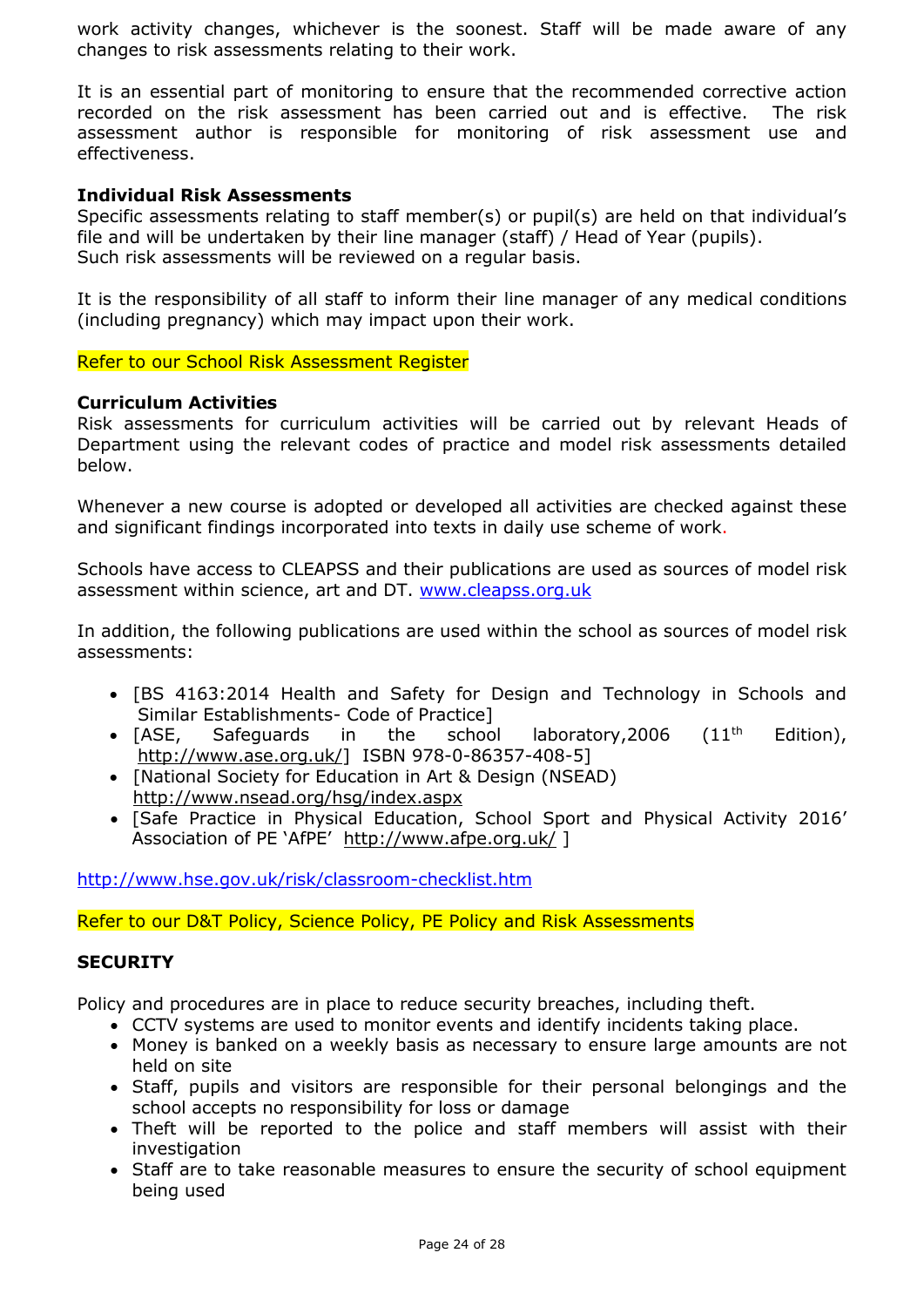- Missing or believed stolen equipment is reported immediately to a senior member of staff
- Access control measures are in place. Access to the school entrances are by access control cards which only staff have, doors are released for pupils at breaks and lesson change times. Catchpoint Maintenance Contractor and Council Security are responsible for the

security of the school site in and out of school hours. They undertake PPM visits and the Facilities Manager/Caretaker do visual inspections of the site and for the intruder and fire alarm systems.

#### **SLIPS, TRIPS & FALLS**

Risk assessments identify hazards which may result in a slip, trip or fall and control measures are in place to effectively control the risk.

All staff are responsible for good housekeeping to minimise the risk of injury from slips, trips and falls.

HSE guidance is followed [http://www.hse.gov.uk/services/education/slips-in](http://www.hse.gov.uk/services/education/slips-in-education.htm)[education.htm](http://www.hse.gov.uk/services/education/slips-in-education.htm)

# **STRESS / WELLBEING**

The school and Governors are committed to promoting high levels of health and wellbeing and recognise the importance of identifying and reducing work place stressors through risk assessment in line with the HSE management standards.

Systems are in place for responding to individual concerns and monitoring staff workloads.

Refer to HSE Management standards [https://www.hse.gov.uk/stress/risk](https://www.hse.gov.uk/stress/risk-assessment.htm)[assessment.htm](https://www.hse.gov.uk/stress/risk-assessment.htm)

<http://www.hse.gov.uk/gohomehealthy/assets/docs/EducationTalkingToolkit.pdf>

Refer to: Schools Advisory Service package

# **TRAINING and INFORMATION**

School will ensure that staff members are provided with the health and safety training needs and information for their job.

Staff are provided with health and safety training as outlined in our Staff Induction booklet.

Staff who work in high risk environments, such as science labs or with woodwork equipment are given additional health and safety training.

Work experience, supply staff and volunteers are provided with health and safety information relating to their work. The class teacher ensures that no work experience student or volunteer is given a task which is deemed to be hazardous.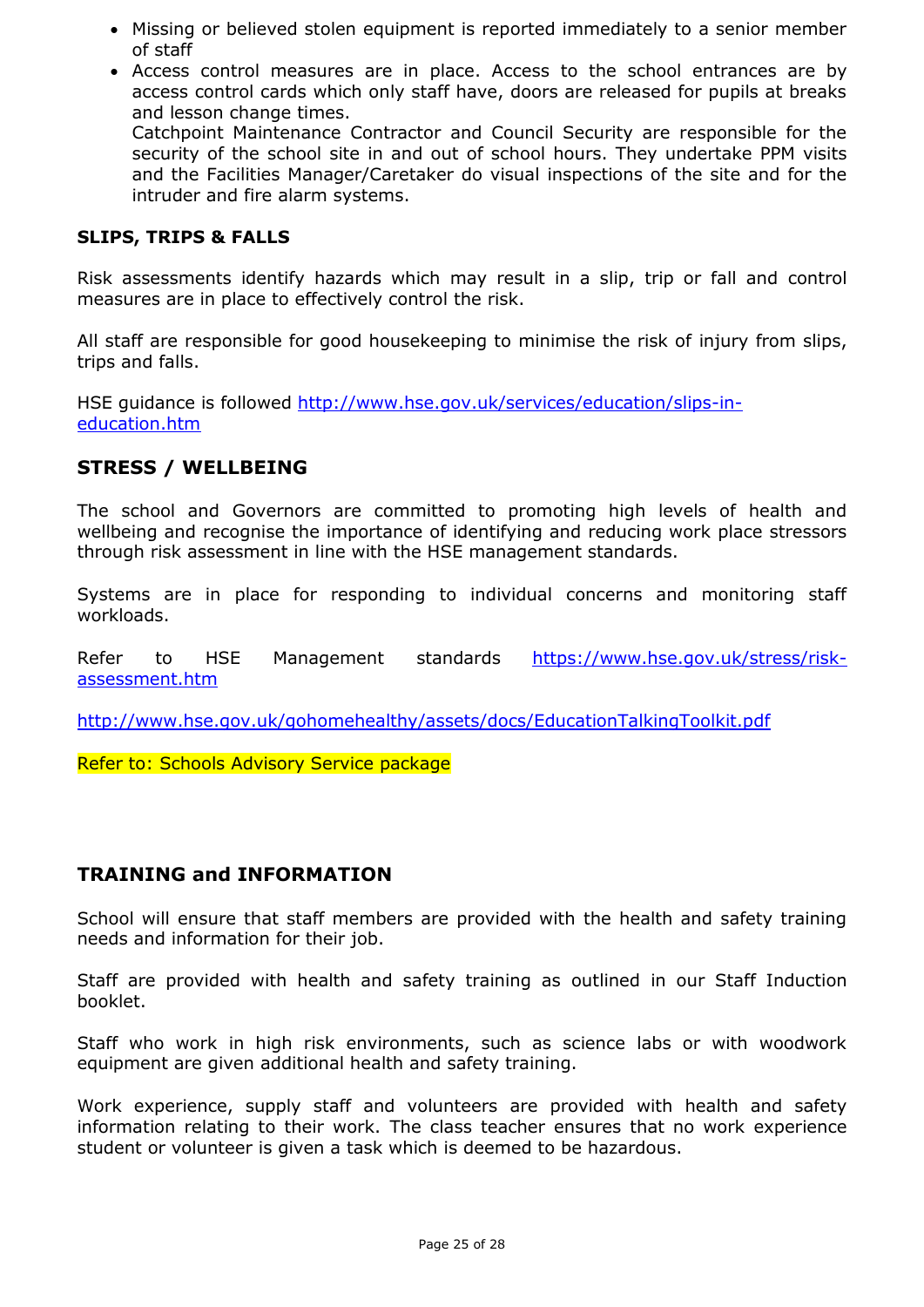Any new work instructions or restrictions will be communicated to all staff via email (with printed copies for those without access to school email eg on cleaners notice board)

Training records are kept by the school office. Our external H&S Consultant assists to identify health and safety training needs, this includes ensuring that refresher training is undertaken within the prescribed limits.

The Head Teacher is responsible for assessing the effectiveness of training received. Each member of staff is also responsible for informing their line manager of their own personal training needs and for not undertaking duties unless they are confident that they have the necessary competence.

<http://www.hse.gov.uk/toolbox/managing/providing.htm>

Refer to Schools Competency Framework

# **VEHICLES ON SITE**

Vehicular access to the school is restricted to school staff and visitors only and not for general use by parents/carers when bringing children to school or collecting them.

Access to the school is kept clear for emergency vehicles.

Refer to Vehicle Movement Policy - X:\Facilities 19-20\Caretakers\Processes

<http://www.hse.gov.uk/workplacetransport/sitesafe/cs6safe.htm>

# **WORK RELATED LEARNING / WORK EXPERIENCE**

Where students are involved in 'non-qualification' activities as part of their study programme e.g. work shadowing, work experience or other work-related learning, enterprise activities, study visits etc. then the school retains a duty of care for all students undertaking such activities.

Work shadowing and work experience placements should be suitable and thus proportionate checks on health and safety and suitable insurance cover will be conducted.

#### **Work experience**

- All students are briefed before taking part in work experience on supervision arrangements and health and safety responsibilities.
- The school utilise one of Bury Council's approved suppliers to assess the suitability of the placement and relevant supporting documentation. No work experience placement will go ahead if deemed unsuitable.
- Where work placements form part of the vocational qualification offered by a FE college then the college is responsible for ensuring equivalent placement checks are conducted.
- Every student will receive a placement job description highlighting tasks to be undertaken and any necessary health and safety information which is passed onto the parent / carer.
- Emergency contact arrangements are in place (including out of school hours provision) in order that a member of school staff can be contacted should an incident occur.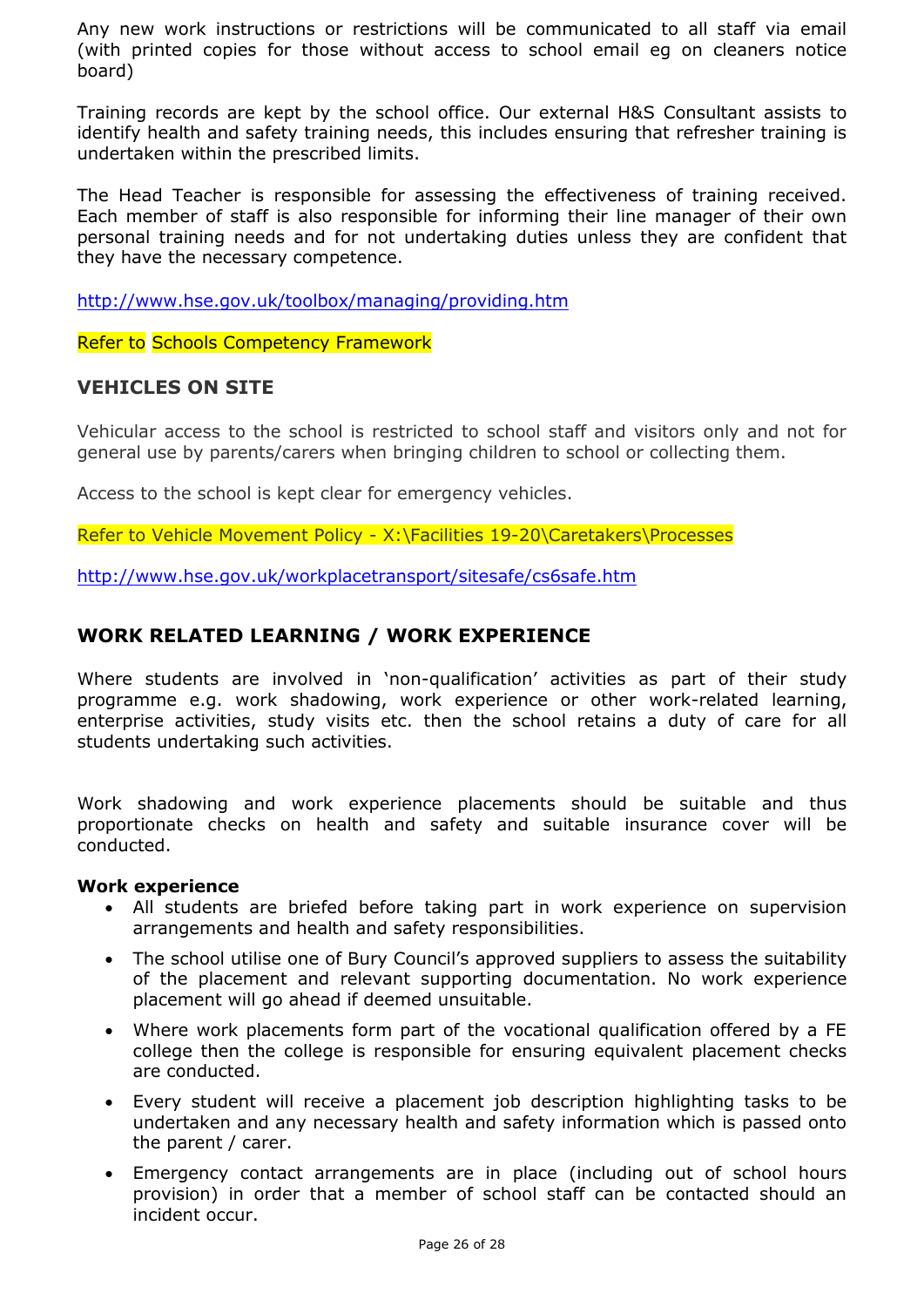# **WORKING AT HEIGHT**

Working at height can present a significant risk, where such activities cannot be avoided a task specific risk assessment will be conducted to ensure such risks are adequately controlled. A copy of this assessment will be provided to employees authorised to work at height.

Storage above head height is minimised as far as possible, where this cannot be avoided only light-weight and rarely-used items are stored there.

When working at height (including accessing storage or putting up displays) appropriate stepladders or kick stools are to be used. Staff must not climb onto chairs etc.

Only those persons who have been trained to use ladders safely may use them.

Basic instruction is provided to all staff who use ladders / stepladders

<http://www.hse.gov.uk/pubns/indg455.htm>

Formal training on work at height, use of ladders, mobile tower scaffolds etc. will be provided where a significant risk is identified as part of an individuals' role e.g. site staff, Technology technician drama, ICT technician etc

- all work at height is properly planned and organised;
- the use of access equipment is restricted to authorised users;
- all those involved in work at height are trained and competent to do so;
- the risks from working at height are assessed and appropriate equipment selected;
- a register of access equipment is maintained and all equipment is regularly inspected and maintained and
- any risks from fragile surfaces is properly controlled.

Staff are restricted from using ladders unless they have relevant training, small steps are available for staff to use (kept by the caretakers) Pupils are not allowed to use ladders/ steps. Contractors on site have their own ladders and will have submitted RA/ RAMS before undertaking work

Refer to: H.S.E. Education – Shattered Lives and school guidance/flowchart